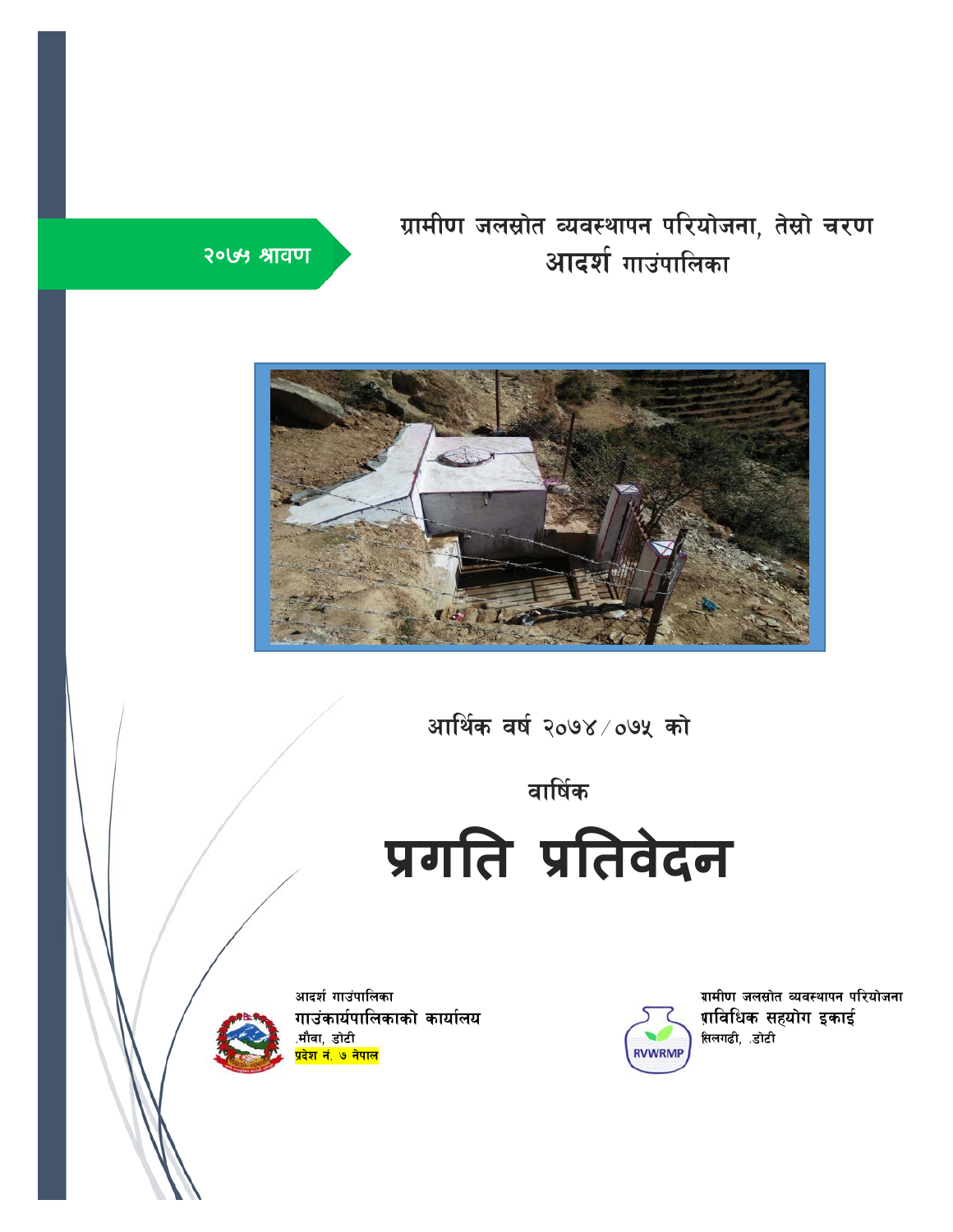# विषय सूची

| अनुसूची २ : यस आ.व.मा संचालित तालिमहरुको विवरण…………………………………………………………………………………… 12        |
|------------------------------------------------------------------------------------------|
|                                                                                          |
| अनुसूची ४ : गाउँपालिकाका नमूना उपलब्धीहरु तथा सफलताका कथाहरु ……………………………………………………………… 17 |
|                                                                                          |
|                                                                                          |

# तालिका सूची

तालिका १ : जलउपयोग गुरुयोजना तर्जुमाको प्रगति स्थिति तालिका२ : यस आर्थिक वर्षमा हासिल गरिएको भौतिक उपलब्धी तालिका ३ : लक्ष बमोजिम भौतिक उपलब्धी हासिल हुन नसक्नुको कारण तालिका४ : क्षमता विकास तर्फ प्रशिक्षित जनशक्तिको विवरण सारांश तालिकाप्र : घरबारी व्यवस्थापन गर्ने घरधुरी विवरण तालिका६ : आयआर्जन सम्बन्धी विवरण तालिका७ : सहकारी सम्बन्धी विवरण तालिका ८ : योजनास्तरमा गरिएको अनुगमनको विवरण तालिका९ : गाउँपालिकाबाट परियोजनामा पेश भएका प्रतिवेदनहरु तालिका १० : अनुगमनमा औँल्याइएका सुभाबहरुको कार्यान्वयन तालिका ११ : गाउँपालिका परियोजना व्यवस्थापन समितिको बैठक तालिका १२ : परियोजनासँग सम्बन्धित कृयाकलापहरुमा सहकार्य तालिका १३ : आइपरेका समस्याहरु तथा समाधानका प्रयासहरु





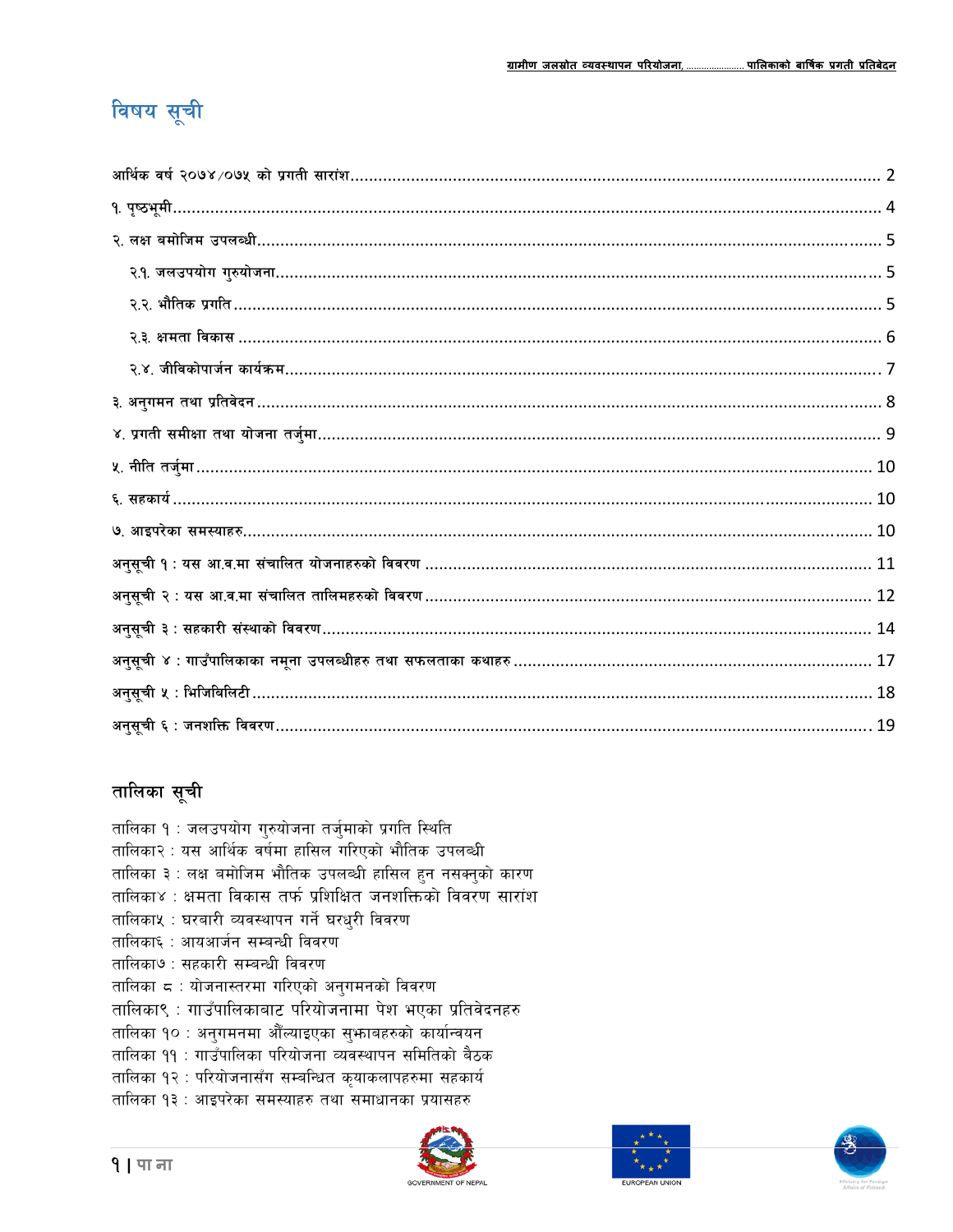# आर्थिक वर्ष २०७४/०७५ को प्रगती सारांश

| स्थानीय तहको नाम:                                |                        | आदर्श गाउँपालिका ∕ नगरपालिका                                                                  |                                      |              |        |  |  |  |  |
|--------------------------------------------------|------------------------|-----------------------------------------------------------------------------------------------|--------------------------------------|--------------|--------|--|--|--|--|
| परियोजनाको नाम :                                 |                        | ग्रामीण जलस्रोत व्यवस्थापन परियोजना, तेस्रो चरण                                               |                                      |              |        |  |  |  |  |
| प्रतिवेदनको समयावधी                              |                        | १ श्रावण २०७४ देखी ३१ आषाढ २०७५<br>(16 <sup>th</sup> July 2017 to 16 <sup>th</sup> July 2018) |                                      |              |        |  |  |  |  |
| क. आर्थिक प्रगती सारांश                          |                        |                                                                                               |                                      |              |        |  |  |  |  |
| परियोजनाको लागि यस                               | शीर्षक                 | बजेट                                                                                          | निकासा                               | खर्च         | खर्च % |  |  |  |  |
| आ.ब.को कुल बजेट तथा                              | पूँजीगत                | ८०,७७,४९९।००                                                                                  | ८०,७७,४९९।००                         | ४६,२९,९४६।०० | ५७।३२  |  |  |  |  |
| खर्चको अवस्था (रु<br>हजारमा)                     | कार्यक्रम ∕ चालुः      | ५३,६०,०००।००                                                                                  | ५३,६०,०००।००                         | ३८,८८,३७७००  | ७२।५४  |  |  |  |  |
| (दातृ निकाय, नेपाल सरकार<br>तथा स्थानीय तह समेत) | जम्मा                  | १,३४,३३,४९९।००                                                                                | १,३४,३३,४९९।००                       | ८५,१८,३२३।०० | ६३।४१  |  |  |  |  |
| श्रोतगत रुपमा आर्थिक                             | लगानीको स्रोत          | बजेट                                                                                          | निकासा                               | खर्च         | खर्च % |  |  |  |  |
| बर्षको बजेट तथा                                  | स्थानीय तह             | ६,२६,४९९।००                                                                                   | ६,२६,४९९।००                          | ६,२६,४९९।००  | ၅၀၀    |  |  |  |  |
| खर्चको अवस्था                                    | नेपाल सरकार            | ५१,०१,०००।००                                                                                  | ५१,०१,०००।००                         | ५१,०१,०००।०० | ရ၀၀    |  |  |  |  |
| (रु हजारमा)                                      | दातृ निकाय<br>(GoF/EU) | ७७,१०,०००।००                                                                                  | ७७,१०,०००।००                         | २७,९०,८२४।०० | ३६।२०  |  |  |  |  |
|                                                  | जम्मा                  | १,३४,३७,४९९।००                                                                                | १,३४,३७,४९९।००                       | ८५,१८,३२३।०० | ६३१४०  |  |  |  |  |
| ख. भौतिक प्रगती सारांश                           |                        |                                                                                               |                                      |              |        |  |  |  |  |
| नतिजा क्षेत्र                                    |                        |                                                                                               | आर्थिक वर्षको बुँदागत प्रमुख उपलव्धी |              |        |  |  |  |  |
|                                                  |                        | राँगो काट्टे खानेपानी योजना सम्पन्न                                                           |                                      |              |        |  |  |  |  |
|                                                  |                        | भाडुा खानेपानी योजनाको अन्तिम किस्ता भुक्तानी                                                 |                                      |              |        |  |  |  |  |
|                                                  |                        | मटेला खानेपानी योजनाको अन्तिम किस्ता भुक्तानी                                                 |                                      |              |        |  |  |  |  |
|                                                  |                        | ३ वटा खानेपानी योजनाको (देही श्रोत संरक्षण हिन्नेकाँडा र सन्दरपुर खानेपानी                    |                                      |              |        |  |  |  |  |
| र्नातजा १ : खानेपानी,                            |                        | योजना) संभाैता र सामान खरिद भई निर्माणाधिन अवस्थामा रहेको                                     |                                      |              |        |  |  |  |  |
| सरसफाइ तथा स्वच्छता                              |                        | हालसम्म निर्माण भई प्रयोगमा आएका चर्पी संख्या – ८४८                                           |                                      |              |        |  |  |  |  |
|                                                  |                        | साब्न पानीले हात धुने अभ्यास गर्ने घरधुरी संख्या – ५१६                                        |                                      |              |        |  |  |  |  |
|                                                  |                        | भाडा सुकाउने चाङ – १४४                                                                        |                                      |              |        |  |  |  |  |
|                                                  |                        | भाडा माभ्ने जुठ्यान – ४४९                                                                     |                                      |              |        |  |  |  |  |
|                                                  |                        | फोहर फाल्ने खाडल तयार गर्ने घरधुरी -१०३                                                       |                                      |              |        |  |  |  |  |





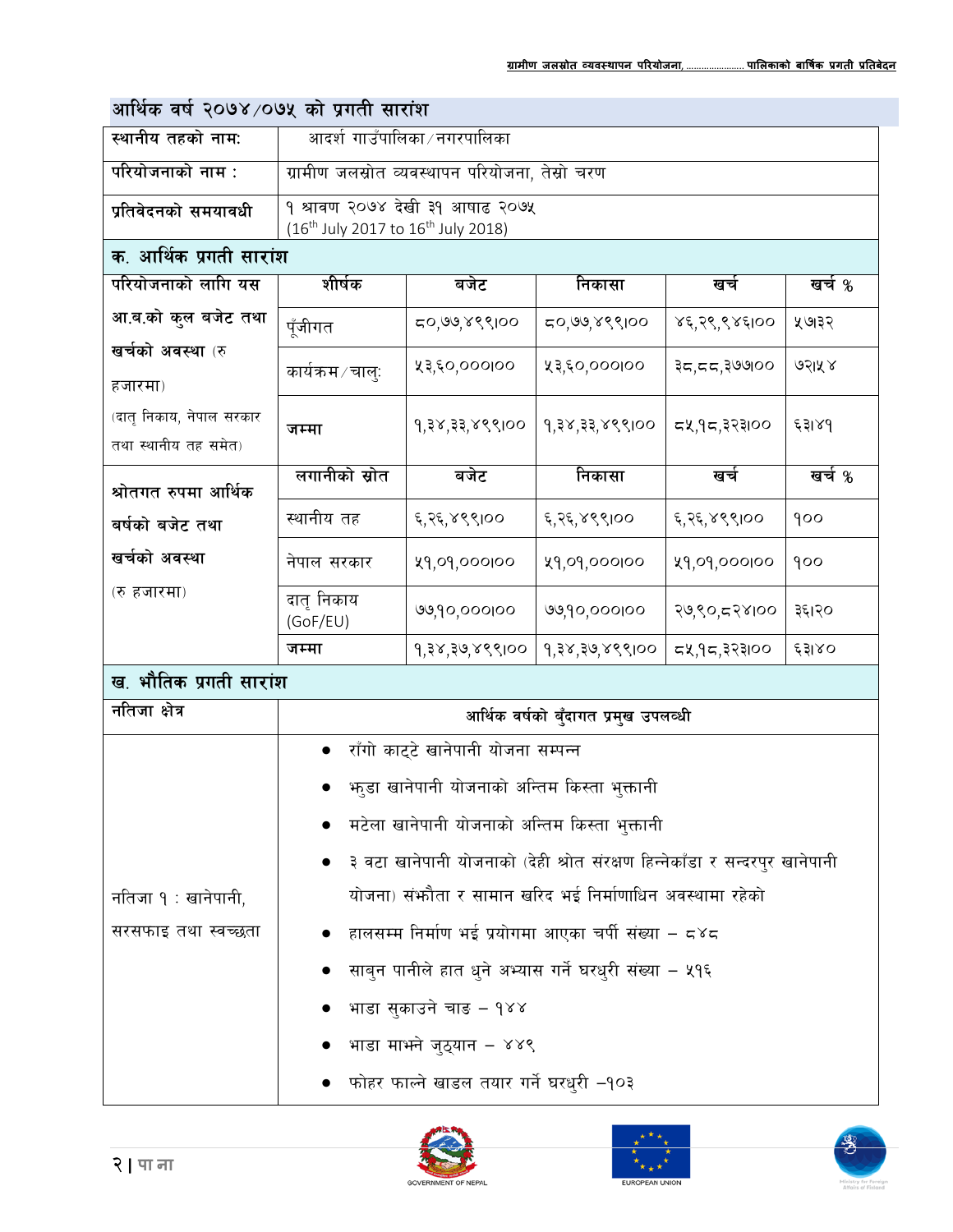|                                                                     | ●   खेर गएको पानीको पुन: प्रयोग गर्ने घरधुरी – १८०                                                                                                                                                                                                                                                                                                                                                                                                                                                                                                                                  |
|---------------------------------------------------------------------|-------------------------------------------------------------------------------------------------------------------------------------------------------------------------------------------------------------------------------------------------------------------------------------------------------------------------------------------------------------------------------------------------------------------------------------------------------------------------------------------------------------------------------------------------------------------------------------|
|                                                                     | _ खाना ⁄ पानी छोपेर राख्ने घरधुरी संख्या – ८४८                                                                                                                                                                                                                                                                                                                                                                                                                                                                                                                                      |
|                                                                     | _ खेरजानेपानीको खाल्टो निर्माण: गर्ने घरधुरी– १८०                                                                                                                                                                                                                                                                                                                                                                                                                                                                                                                                   |
|                                                                     | सुधारिएको चुलो प्रयोग गर्ने घरधुरी संख्या १०                                                                                                                                                                                                                                                                                                                                                                                                                                                                                                                                        |
| नतिजा २ :<br>जीविकोपार्जन प्रवर्द्धन                                | घरवारी ब्यवस्थापन तालिम घरवारी ब्यवस्थापन समूह – ११<br>घरवारी ब्यवस्थापन समूहमा आवद्ध घरधुरी– ३०८<br>प्रदर्शनिकका लागि प्लाष्टिक घर निर्माण – ११<br>थोपा सिचाई निर्माण – ११                                                                                                                                                                                                                                                                                                                                                                                                         |
| नतिजा ३ : जलवायु<br>परिवर्तन<br>अनुकुलन ∕ प्रकोप जोखिम<br>न्यूनीकरण | सुधारिएको चुलो निर्माण गर्ने घरधुरी संख्या १०<br>सुधारिएको चुलो निर्माण तालिम पाउनेको संख्या ८ जना<br>घरवारी ब्यवस्थापन गर्ने घरधुरी संख्या ३५८<br>घरवारी ब्यवस्थापन तालिम लिनेको संख्या ३५८<br>प्लाष्टिक घर निर्माण गर्ने घरधुरी संख्या ११                                                                                                                                                                                                                                                                                                                                         |
|                                                                     | योजनाको मुहानमा श्रोत संरक्षण ५                                                                                                                                                                                                                                                                                                                                                                                                                                                                                                                                                     |
|                                                                     | योजनाको मुहानमा बृक्षारोपण ५                                                                                                                                                                                                                                                                                                                                                                                                                                                                                                                                                        |
| नतिजा ४ : क्षमता<br>विकास                                           | खानेपानी योजना चरणवद्ध कार्यपद्धति वमोजिमका तालिम लाभान्वित संख्या ८३२<br>सरसफाइ, स्वच्छता तथा महिनावारी व्यवस्थापन सम्बन्धी तालिमहरु लाभान्वित संख्या<br>३२०<br>जिवीकोपार्जन तथा सहकारी विकाससंग सम्बन्धित तालिमहरु लाभान्वित संख्या ३३३<br>स्थानीय स्रोत व्यक्ति विकाससंग सम्बन्धित प्राविधिक तालिमहरु लाभान्वित संख्या २४<br>जलउपयोग तथा जीविकोपार्जन कार्यान्वयन गुरुयोजनासंग सम्बन्धित तालिमहरु<br>लाभान्वित संख्या १६४<br>नवीकरणीय उर्जा तथा जलवायु परिवर्तन सम्बन्धित तालिमहरु लाभान्वित संख्या ८<br>गाउँपालिका तथा जिल्ला स्तरीय क्षमता विकास तालिमहरु लाभान्वित संख्या १८६ |





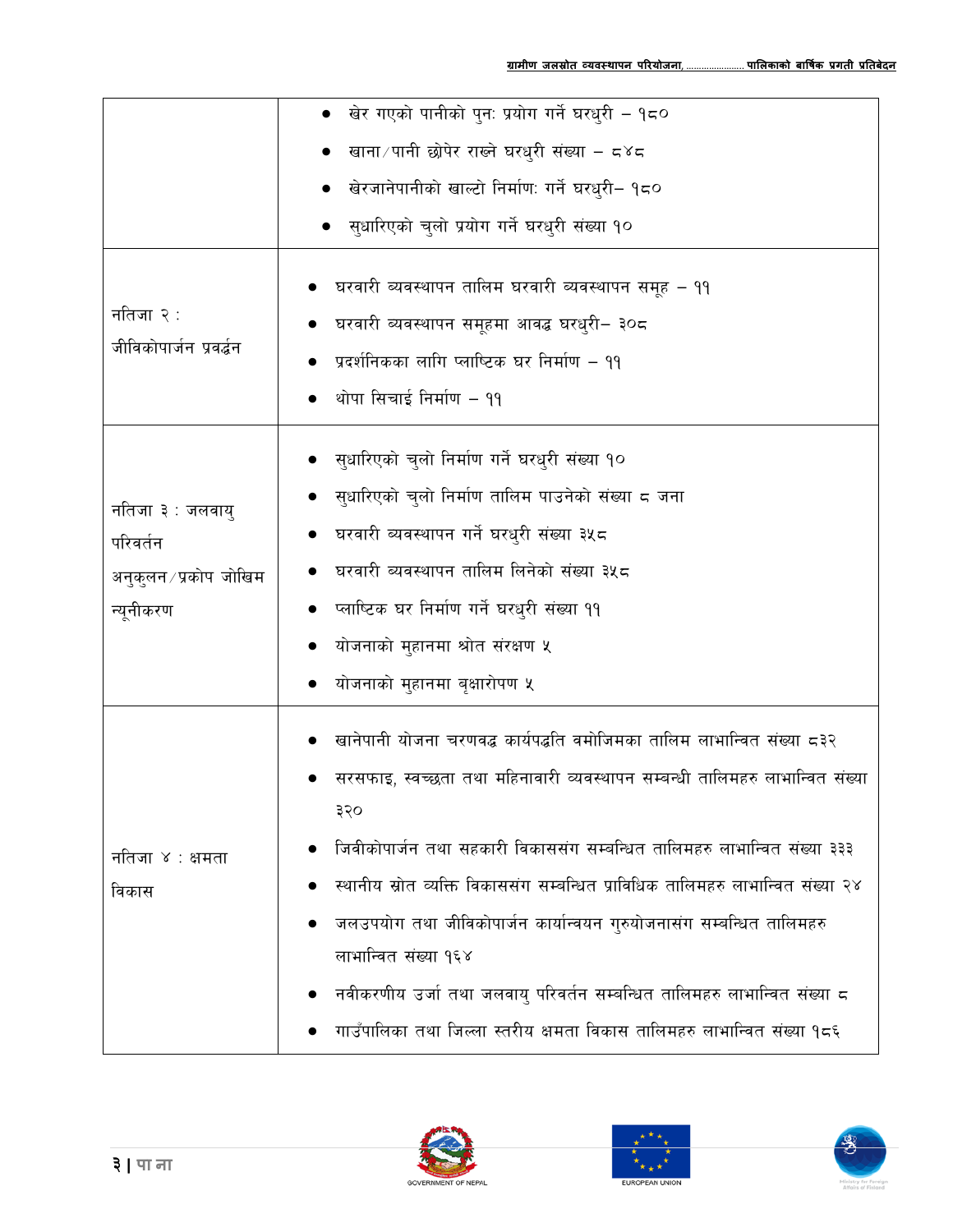## आर्थिक वर्ष २०७४ ∕ ०७५ को वार्षिक प्रगति प्रतिवेदन

## १. पृष्ठभूमी

कर्णाली प्रदेश र प्रदेश सातका ग्रामीण क्षेत्रमा <mark>"न्यायोचित, समतामूलक तथा दिगो रुपमा पानीको उपयोगको माध्यमवाट</mark> स्थानीय जनताहरुको जीवनस्तर सुधार तथा जीवीकोपार्जनका अवसरहरुको वृद्धि गर्ने" लक्ष्यका साथ नेपाल सरकार र गणतन्त्र फिनल्याण्ड सरकार बीच सम्फौता भई आर्थिक वर्ष २०६३/०६४ देखि यस क्षेत्रका १० जिल्लाहरु (अछाम, बैतडी, बफाङ्ग, बाज्रा, डडेलधुरा, दार्चुला, डोटी, कैलाली, दैलेख र हम्ला) मा सफलतापूर्वकनिरन्तर सञ्चालन भइरहेको ग्रामीण जलस्रोत व्यवस्थापन परियोजनो (RVWRMP)राज्यको पुनर्सरचनासँगै नेपालको संविधान २०७२ र स्थानीय सरकार सञ्चालन ऐन २०७४ को मर्म अनुरुप अर्थिक वर्ष २०७४/०७५ को आरम्भ देखिनै स्थानीय सरकार मातहत कार्यान्वयन भईरहेको छ।

नेपालमा संघीयताको कार्यान्वयन सँगै नेपालको संविधान २०७२ ले परिकल्पना गरे वमोजिम स्थानीय विकास निर्माणको जिम्मेवारी स्थानीय तहको काँधमा आएको छ । संघ र प्रदेशको संयक्त अधिकार सूचीमा भएका बाहेक स्थानीय तहका विभिन्न २२ वटा अधिकारहरु नेपालको संविधान, २०७२ को अनुसूची ८ मा व्यवस्था गरिएको छ । जस अनुसार स्थानीय स्तरका जनसरोकारका सबै विषयवस्तुहरुको योजना तर्जुमा, कार्यान्वयन, अनुगमन तथा मूल्यांकन स्थानीय तहको जिम्मेवारी भित्र पर्दछ ।

यस गाउँपालिकामा परियोजना कार्यान्वयन गर्नको लागि मिति <mark>२०७४ श्रावण ३० मा</mark> स्थानीय पुर्वाधार विकास तथा कृषि सडक विभाग, यस गाउँपालिका र जिल्ला समन्वय समिति बीच समभ्रुदारी पत्रमा हस्ताक्षर सम्पन्न भएको हो । सोहि समभ्रुदारी पत्रमा उल्लेख भएका बुँदाहरु तथा परियोजनाको स्वीकृत परियोजना कार्यान्वयन निर्देशिका मा उल्लेख भएका प्रावधानहरु मातहत रही आर्थिक वर्ष २०७४ ⁄ ०७५ मा किटान गरिएका लक्ष वमोजिम हासिल गरिएका उपलब्धीहरु, आइपरेका समस्याहरु लगायतका विषयहरुलाई विष्लेशण गरी यो वार्षिक प्रतिवेदन तयार गरिएको छ ।

आर्थिक वर्ष २०७४ ⁄ ०७५ मा परियोजना अन्तर्गत कुल बिनियोजित रकम मध्ये १०० प्रतिशत निकासा भै ६३।४१ प्रतिशत खर्च भएको छ । जसमध्ये दातु निकाय तर्फको रु .४९,१९,१७६ अर्को वर्षमा सरी गएको छ । स्थानीय तहको विनियोजित मध्ये रु. ........ खर्च नभई आगामी वर्षमा सरी गएको छ । यस स्थानीय तहमा बजेटको तुलनामा .६३।४१% आर्थिक प्रगति हासिल भएको छ।

तर्जुमा गरिएका १ वटा भौतिक निर्माण तर्फका योजनाहरु मध्ये १ वटै योजनाहरु सम्पन्न भएका छन् भने ३ वटा. निर्माणाधिन योजनाहरु आगामी बर्ष समेत निरन्तर रुपमा निर्माण कार्य हुने गरी जिम्मेवारी सरी गएका छन्।

यस प्रतिवेदनमा आदर्श पालिकामा ग्रामीण जलस्रोत व्यवस्थापन परियोजना अन्तर्गत हासिल भएको प्रगती तथा सम्पन्न हुन नसकेकाका कियाकलापहरु तथा आइपरेका समस्याहरुलाई संक्षिप्त रुपमा प्रस्तुत गरिएको छ । यस प्रतिवेदनले गाउँपालिका परियोजना व्यवस्थापन समिति तथा परियोजना सहयोग इकाई परियोजना समन्वय कार्यालयलाई समेत भविष्यमा परियोजनालाई थप प्रभावकारी बनाउनको लागि चाल्न् पर्ने आवश्यक कदमको बारेमा मार्गदर्शन प्रदान गर्ने अपेक्षा गरिएको छ



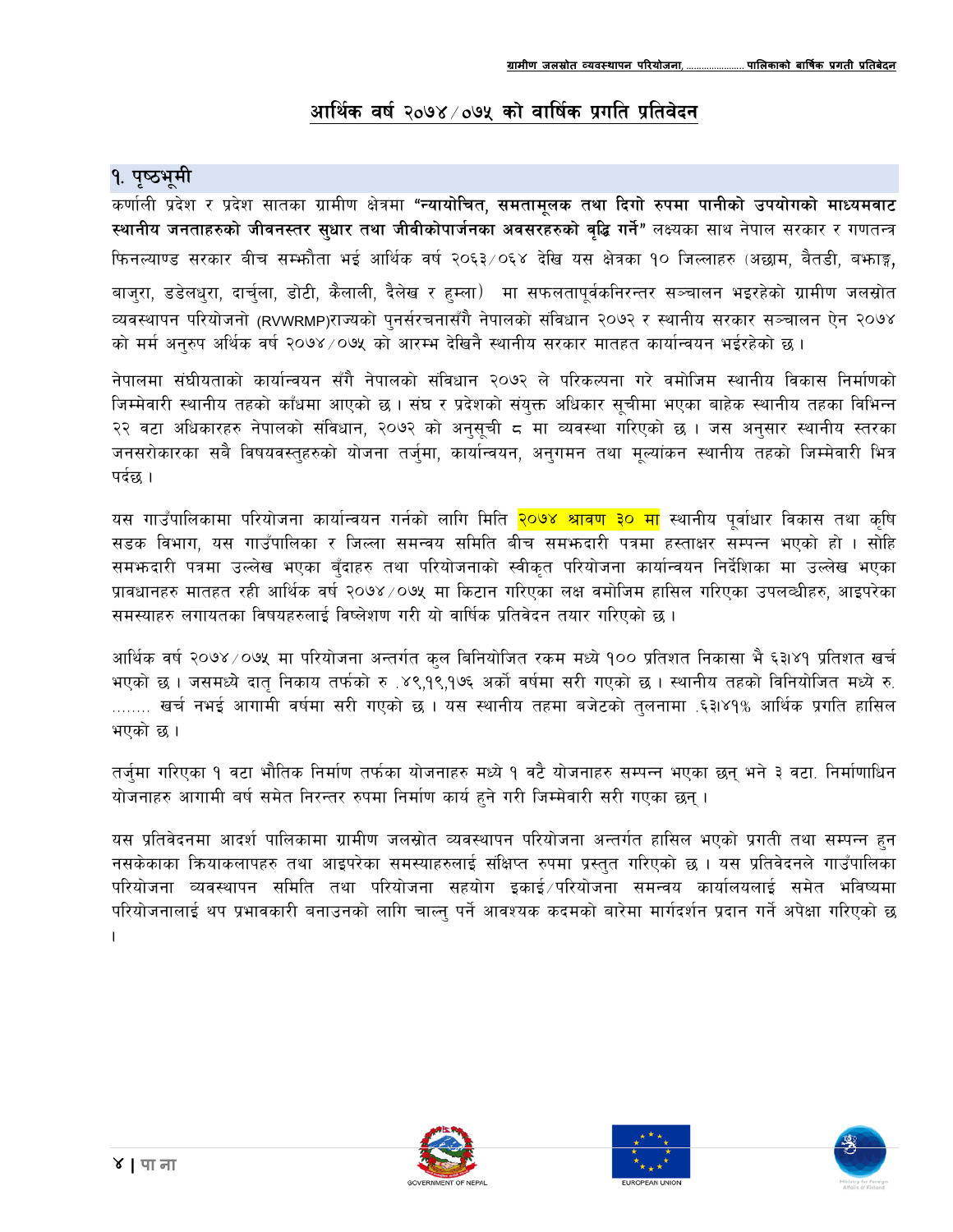### २. लक्ष बमोजिम उपलब्धी

### २.१.जलउपयोग गुरुयोजना

यस गाउँपालिकामा आर्थिक वर्ष २०७४/०७५ मा तर्जुमा गर्ने लक्ष राखिएको जलउपयोग गुरुयोजना सम्बन्धमा निम्न बमोजिम प्रगति हासिल भएको छ । जलउपयोग गुरुयोजनासंग सम्बन्धित क्षमता विकासका क्रियाकलापहरु शीर्षकमा उल्लेख गरिएको छ । जलउपयोग गुरुयोजना सम्बन्धमा यस आर्थिक वर्षमा भएको प्रगति निम्न बमोजिम रहेको छ ।

#### तालिका १ : जलउपयोग गरुयोजना तर्जमाको प्रगति स्थिति

| लक्ष्य                                    | प्रगात |
|-------------------------------------------|--------|
| जलउपयोग गुरुयोजना निर्माणको लक्ष्य नरहेको |        |
|                                           |        |
|                                           |        |
|                                           |        |
|                                           |        |

## २.२. भौतिक प्रगति

यस गाउँपालिकामा आर्थिक वर्ष २०७४ ⁄ ०७५ मा भौतिक निर्माण तर्फ हासिल गरिएको प्रमुख उपलब्धी बुँदागत रुपमा निम्न बमोजिम प्रस्तुत गरिएको छ।

- १. यस आ.व. मा राँगोकाट्टे खानेपानी आयोजना लक्ष्य बमोजिम नै सम्पन्न भएको छ।
- २. मटेला खानेपानी योजनाको अन्तिम किस्ता भुक्तानी
- ३. भाडा खापायोको अन्तिम किस्ता भुक्तानी
- ४ ३ वटा खानेपानी योजनाहरु (देही श्रोत सुधार, सुन्दरपुर खापायो र हिन्नेकाँडा खापायो) निर्माणाधिन अवस्थामा रहेका
- 

#### तालिका२ : यस आर्थिक वर्षमा हासिल गरिएको भौतिक उपलब्धी

| क.सं.     | योजनाको प्रकार      | सम्पन्न गर्ने लक्ष |           | हासिल भएको उपलव्धी |           | प्रगती प्रतिशत (%) |           |
|-----------|---------------------|--------------------|-----------|--------------------|-----------|--------------------|-----------|
|           |                     | योजना              | लाभान्वित | योजना              | लाभान्वित | योजना संख्या       | लाभान्वित |
|           |                     | संख्या             | जनसंख्या  | संख्या             | जनसंख्या  |                    | जनसंख्या  |
| ٩         | खानेपानी योजनाहरु   | ३                  | १२३६      | ३                  | १२३६      | 900%               | 900%      |
| २         | सिँचाई योजनाहरु     | $\circ$            | $\circ$   | $\circ$            | $\circ$   | $\circ$            | $\circ$   |
| ३         | संस्थागत चर्पीहरु   | $\circ$            | $\circ$   | $\circ$            | $\circ$   | $\circ$            | $\circ$   |
|           | (संख्या)            |                    |           |                    |           |                    |           |
| $\lambda$ | घरबारी व्यवस्थापन   | १९६                | १०६७      | १९६                | १०६७      | 900%               | 900%      |
|           | (घरधुरी)            |                    |           |                    |           |                    |           |
| X         | सुधारिएको चुल्हो    |                    |           | ٩o                 |           |                    |           |
|           | (संख्या)            |                    |           |                    |           |                    |           |
| $\xi$     | सुधारिएको पानी घट्ट |                    |           |                    |           |                    |           |
|           | (संख्या)            |                    |           |                    |           |                    |           |
| ৩         |                     |                    |           |                    |           |                    |           |
| ς         |                     |                    |           |                    |           |                    |           |





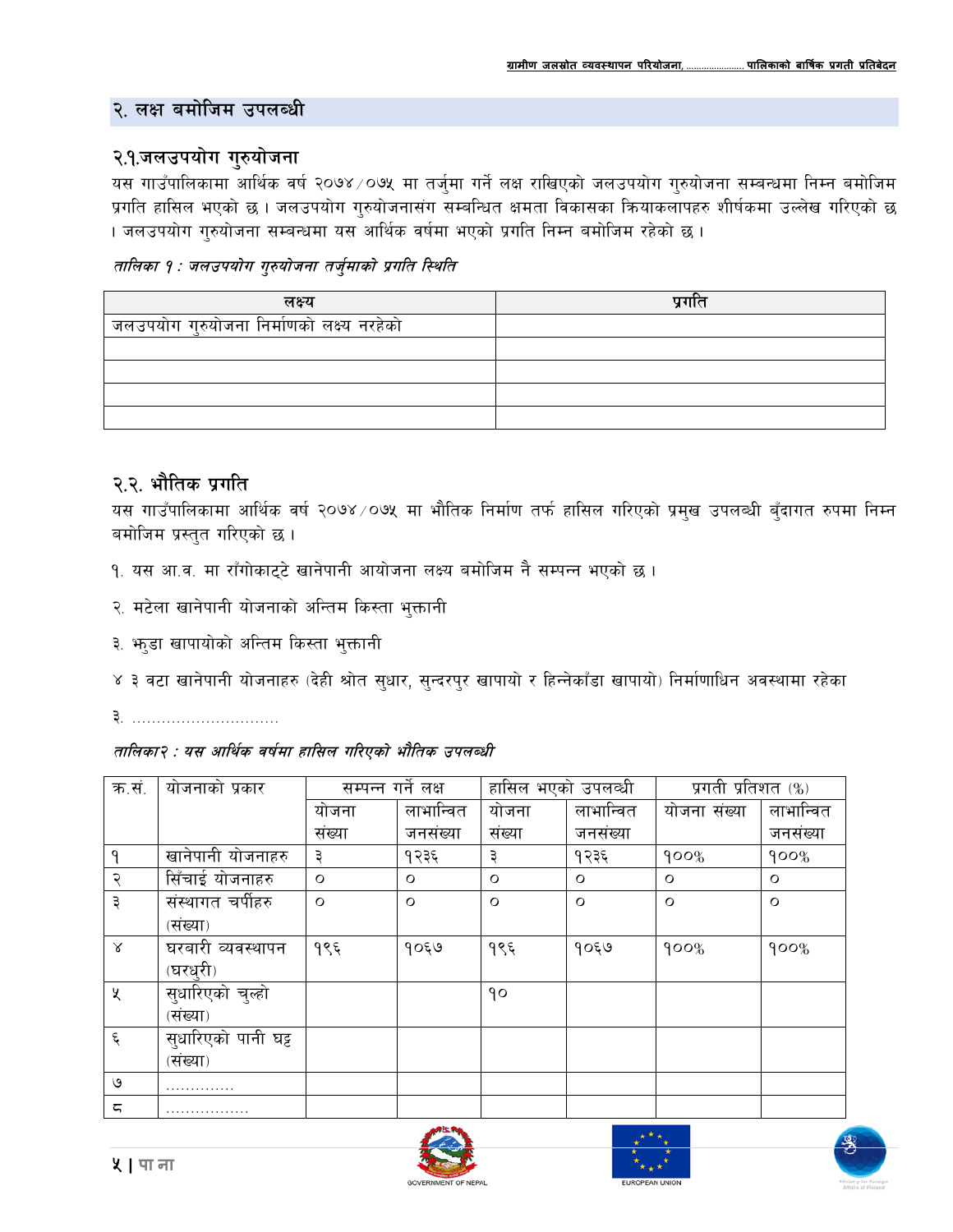तपसील बमोजिमको कारणले लक्ष गरिए बमोजिम योजनाहरु सम्पन्न हुन नसकी लक्षीत उपलब्धी हासिल हुन सकेन ।

तालिका ३ : लक्ष बमोजिम भौतिक उपलब्धी हासिल हुन नसक्नुको कारण

| क.सं. | लक्ष बमोजिम उपलव्धी हासिल हुन नसक्नुको | लागि<br>भविष्यमा यस प्रकारको समस्या आउन नदिनको           |
|-------|----------------------------------------|----------------------------------------------------------|
|       | कारण                                   | गाउँपालिका परियोजना व्यवस्थापन समितिको रणनीति            |
|       | देही सोलार लिफ्ट फिजिवल नभएको          | ३ वटा नयाँ खानेपानी योजनाहरु (देही श्रोत संरक्षण,        |
|       |                                        | हिन्नेकाँडा खापायो, सुन्दरपुर खापायो सम्पन्न भएपछि आदर्श |
|       |                                        | गाँउपालिकाबाट कार्यक्रम वाहिरिने)                        |
|       |                                        |                                                          |
|       |                                        |                                                          |
|       |                                        |                                                          |
|       |                                        |                                                          |
|       |                                        |                                                          |

गाउँपालिका भित्र परियोजनाको सहयोगमा सम्पन्न भएका तथा निर्माणाधिन योजनाहरुको सूची <mark>अनूसुची १</mark> मा दिइएको छ ।

### २.३. क्षमता विकास

आर्थिक वर्ष २०७४ ⁄ ०७५ मा यस गाउँपालिकामा क्षमता विकास तर्फ हासिल भएका प्रमुख उपलब्धीहरु निम्न बमोजिम रहेका छन् ।

- १. चरणवद्ध कृयाकलापमा ६८४ जना लाभान्वित
- २. सरसफाई स्वच्छता तथा महिनावारी ब्यवस्थापन तालिममा ४१६ जना लाभान्वित
- ३. जिविकोपार्जन तथा सहकारी विकाससंग सम्बन्धित तालिममा १९६ जना लाभान्वित
- ४. स्थानीयश्रोत ब्यक्ति विकाससंग सम्बन्धित प्राबिधिक तालिमहरुमा १६ जना लाभान्वित
- ६. नविकरणिय उर्जा तथा जलवाय'परिवर्तनसंग सम्बन्धित तालिमबाट लाभान्वित ९ जना
- ७. गाँउपालिका तथा जिल्ला स्तरीय क्षेमता विकास तालिमबाट लाभान्वित १२ जना

#### तालिका४ :क्षमता विकास तर्फ प्रशिक्षित जनशक्तिको विवरण सारांश

| क्षमता अभिवृद्धि क्रियाकलाप                                    | दलित<br>महिला | दलित<br>पुरुष | जनजाता<br>महिला  | जनजाता<br>परुष | अन्य<br>महिला | अन्य<br>परुष | जम्मा<br>महिला | जम्मा<br>प्रुष |
|----------------------------------------------------------------|---------------|---------------|------------------|----------------|---------------|--------------|----------------|----------------|
| खानेपानी योजना चरणवद्ध                                         | 905           | २९            | $\boldsymbol{o}$ | Ο              | 998           | چٯج          | २८२            | ४०२            |
| कार्यपद्धति वमोजिमका तलिम                                      |               |               |                  |                |               |              |                |                |
| सरसफाइ, स्वच्छता तथा महिनावारी<br>व्यवस्थापन सम्बन्धी तालिमहरु | ७०            | ६३            | $\mathbf{o}$     | $\circ$        | १६९           | $d\delta$    | २३९            | 99 ق           |
| जिवीकोपार्जन तथा सहकारी                                        | ५१            | $\mathbf{o}$  | $\mathbf{o}$     | $\mathbf{o}$   | १४०           | X            |                |                |
| विकाससंग सम्बन्धित तालिमहरु                                    |               |               |                  |                |               |              | 999            |                |





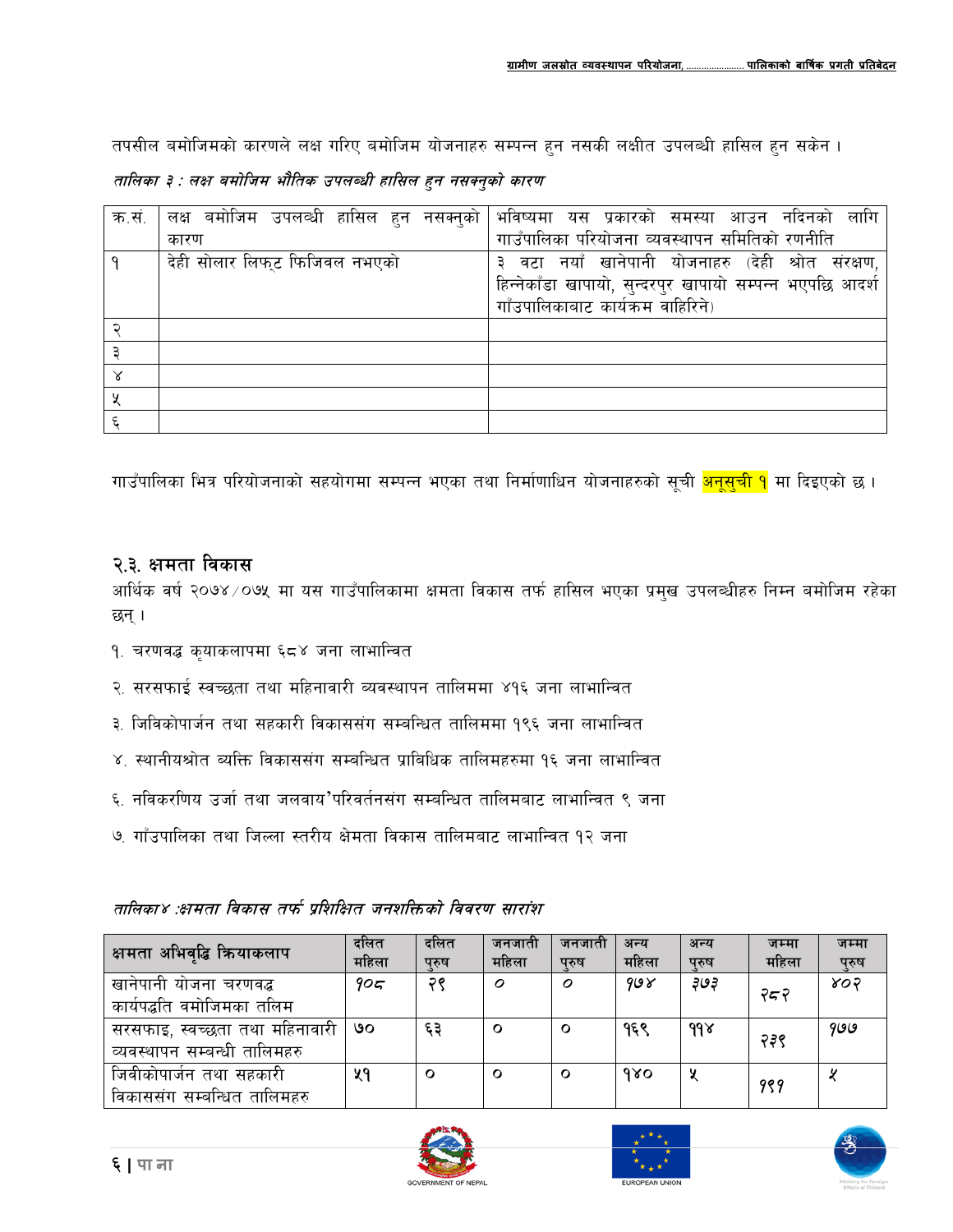| स्थानीय स्रोत व्यक्ति विकाससंग     | Y                | Ο        | $\boldsymbol{o}$ | $\boldsymbol{O}$ | ζ |    | 90 |    |
|------------------------------------|------------------|----------|------------------|------------------|---|----|----|----|
| सम्बन्धित प्राविधिक तालिमहरु       |                  |          |                  |                  |   |    |    |    |
| जलउपयोग तथा जीविकोपार्जन           |                  |          |                  |                  |   |    |    |    |
| कार्यान्वयन गुरुयोजनासंग सम्बन्धित |                  |          |                  |                  |   |    |    |    |
| तालिमहरु                           |                  |          |                  |                  |   |    |    |    |
| नवीकरणीय उर्जा तथा जलवायु          | $\boldsymbol{o}$ |          | $\boldsymbol{O}$ | $\boldsymbol{O}$ |   | ٯ  |    |    |
| परिवर्तन संग सम्बन्धित तालिमहरु    |                  |          |                  |                  |   |    |    |    |
| गाउँपालिका तथा जिल्ला स्तरीय       | $\mathcal{O}$    | $\Omega$ | Ο                | $\boldsymbol{O}$ |   | 99 |    | 99 |
| क्षमता विकास तालिमहरु              |                  |          |                  |                  |   |    |    |    |
| जम्मा                              |                  |          |                  |                  |   |    |    |    |

तालिमको विस्तृत विवरण <mark>अनुसूची २</mark> मा दिइएको छ ।

## २.४. जीविकोपार्जन कार्यक्रम

यस आर्थिक वर्षमा जीविकोपार्जन तर्फ यस गाउँपालिकामा निम्न बमोजिमको प्रमुख उपलब्धी हासिल भएको छ ।

- १. घरबारी ∶ ३०८
- २.आयआर्जन : ४२
- ३.सहकारी
- ४. लघु उद्यम आदिः ८
- ५. स्थानीय स्रोत व्यक्ति उत्पादन: २२

## तालिकाश् : घरबारी व्यवस्थापन गर्ने घरधुरी विवरण

| वडा   |      | अघिल्लो आ.व. सम्म |      |       |      | यस आ.व. मा |      |       | जम्मा |        |      |       |
|-------|------|-------------------|------|-------|------|------------|------|-------|-------|--------|------|-------|
| र्न.  | दलित | जनजाती            | अन्य | जम्मा | दलित | जनजाती     | अन्य | जम्मा | दलित  | जनजाती | अन्य | जम्मा |
| ३ र ४ | ۹۹   | $\circ$           | १०१  | ११२   | ५१   | $\circ$    | dAA  | १९६   | ६२    | O      | २४६  | ३०८   |
|       |      |                   |      |       |      |            |      |       |       |        |      |       |
|       |      |                   |      |       |      |            |      |       |       |        |      |       |
|       |      |                   |      |       |      |            |      |       |       |        |      |       |
|       |      |                   |      |       |      |            |      |       |       |        |      |       |
|       |      |                   |      |       |      |            |      |       |       |        |      |       |
| जम्मा |      |                   |      |       |      |            |      |       |       |        |      |       |

तालिका६ : आयआर्जन सम्बन्धी विवरण

| क.स | आयआजेन कियाकलापहरु             | व्यवसाय गर्न जम्मा व्यक्ति |        |      |       |  |  |
|-----|--------------------------------|----------------------------|--------|------|-------|--|--|
|     |                                | दालत                       | जनजाती | अन्य | जम्मा |  |  |
|     | व्यवसायिक तरकारी तथा मसला खेती |                            |        | 9 Y  | २०    |  |  |
|     | व्यवसायिक फलफल खेती            |                            |        |      |       |  |  |
|     | लघउद्यम व्यवसाय                |                            |        |      |       |  |  |







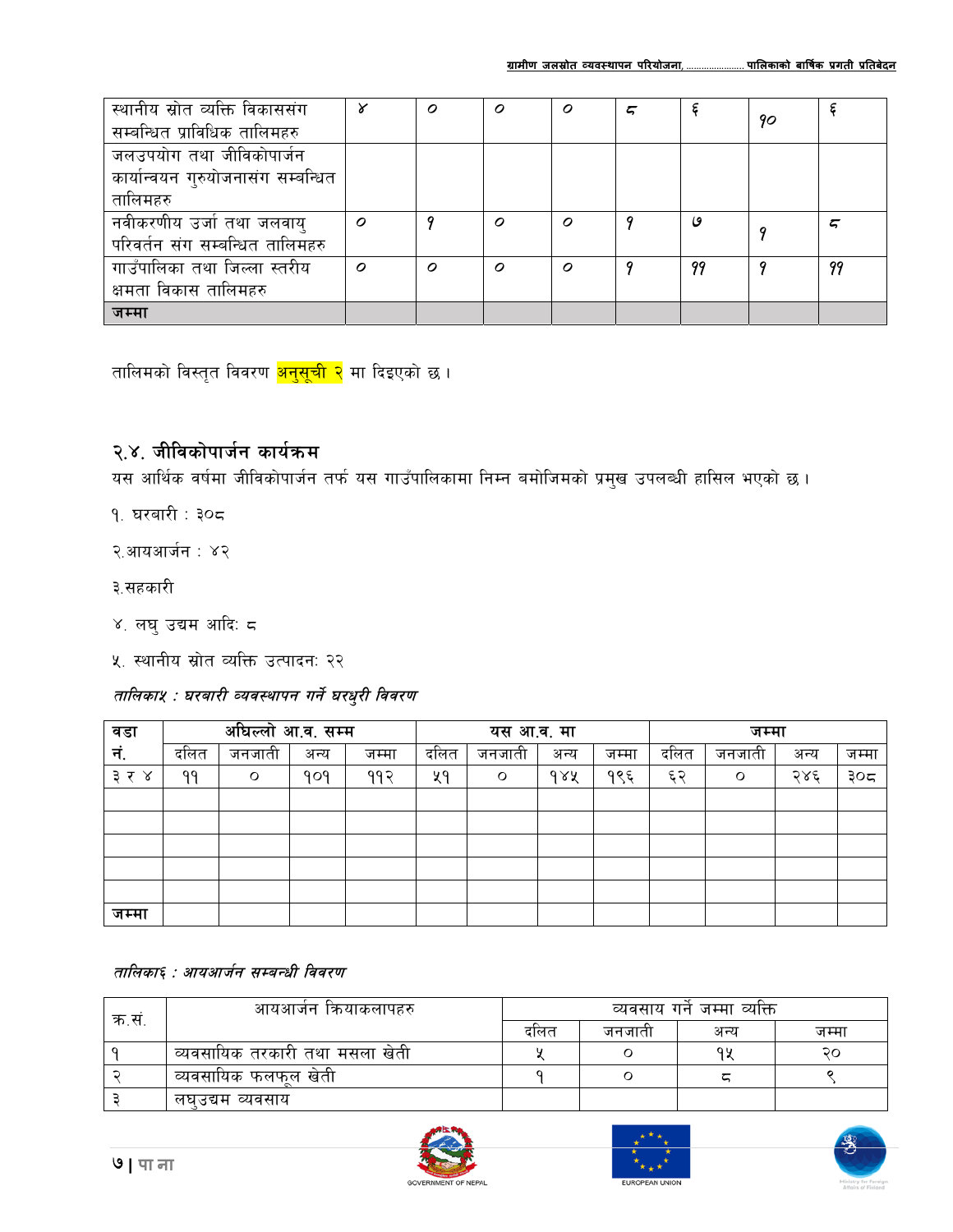|       | C.<br>नसरी व्यवस्थापन<br>बहद्रश्याय |  |  |
|-------|-------------------------------------|--|--|
|       | एग्राभट                             |  |  |
|       | .                                   |  |  |
| जम्मा |                                     |  |  |

#### तालिका७ : सहकारी सम्बन्धी विवरण

| क.सं. | सूचकहरु                       | परियोजनाको प्राविधिक सहयोग प्राप्त सहकारीको नाम |   |   |  |  |  |  |
|-------|-------------------------------|-------------------------------------------------|---|---|--|--|--|--|
|       |                               |                                                 | . | . |  |  |  |  |
|       | सहकारीमा आवद्ध उपभोक्ता समिति |                                                 |   |   |  |  |  |  |
|       | सख्या                         |                                                 |   |   |  |  |  |  |
|       | शेयर धनीहरुको संख्या          |                                                 |   |   |  |  |  |  |
|       | कुल सम्पत्ती रु.              |                                                 |   |   |  |  |  |  |
| ४     | कुल ऋण लगानी रु               |                                                 |   |   |  |  |  |  |
| X     | असूली दर                      |                                                 |   |   |  |  |  |  |
|       | खुद नाफा रु                   |                                                 |   |   |  |  |  |  |
| ৩     | मर्मत सम्भार कोष विनियोजन रु  |                                                 |   |   |  |  |  |  |
| ς     | जगेडा कोष रु.                 |                                                 |   |   |  |  |  |  |
|       | सञ्चालन आत्मनिर्भरता          |                                                 |   |   |  |  |  |  |

हरेक सहकारीको विस्तृत विवरण अनुसूची ३ मा दिइएको छ ।

# ३. अनुगमन तथा प्रतिवेदन

गाउँपालिका तथा स्थानीय पूर्वाधार विकास विभाग तथा कृषि सडक विभाग बीच सम्पन्न सम**फदारी बमोजिम यस** गाउँपालिकामा परियोजनाका कियाकलापहरुको नियमित रुपमा अनुगमन गर्नको लागि मिति ............. मा अनुगमन कार्यदल गठन गरिएको छ। (यदि गठन गरिएको छैन भने कहिले गर्ने हो उल्लेख गर्ने)

### तालिकाद : योजनास्तरमा गरिएको अनुगमनको विवरण

| क.सं. | योजनाको नाम              | कार्यपद्धति<br>चरणवद्ध                   | स्थलगत अनुगमन | गाउँपालिका कार्यालयवाट |
|-------|--------------------------|------------------------------------------|---------------|------------------------|
|       |                          | वमोजिम गर्नुपर्ने स्थलगत   गरिएको संख्या |               | सहभागि<br>अनगमनमा      |
|       |                          | अनगमन संख्या                             |               | भएको संख्या            |
|       | देहि श्रोत संरक्षण       |                                          |               |                        |
|       | सन्दरपर खा.पा. योजना     |                                          |               |                        |
|       | हिन्नेकाँडा खा.पा. योजना |                                          |               |                        |
|       | राँगोकाट्ट् खापायो       |                                          |               |                        |
|       | जम्मा                    |                                          |               |                        |

#### तालिका९ : गाउँपालिकाबाट परियोजनामा पेश भएका प्रतिवेदनहरु

| क.सं. | प्रतिवेदन | आ.व. पेश गर्नपर्न संख्या | <sup>।</sup> समयमा  पेश  गरिएको   समयमा | पंश<br>गन            |
|-------|-----------|--------------------------|-----------------------------------------|----------------------|
|       |           |                          | प्रतिवेदन संख्या                        | प्रतिवेदन<br>नसकिएको |
|       |           |                          |                                         | सख्या                |





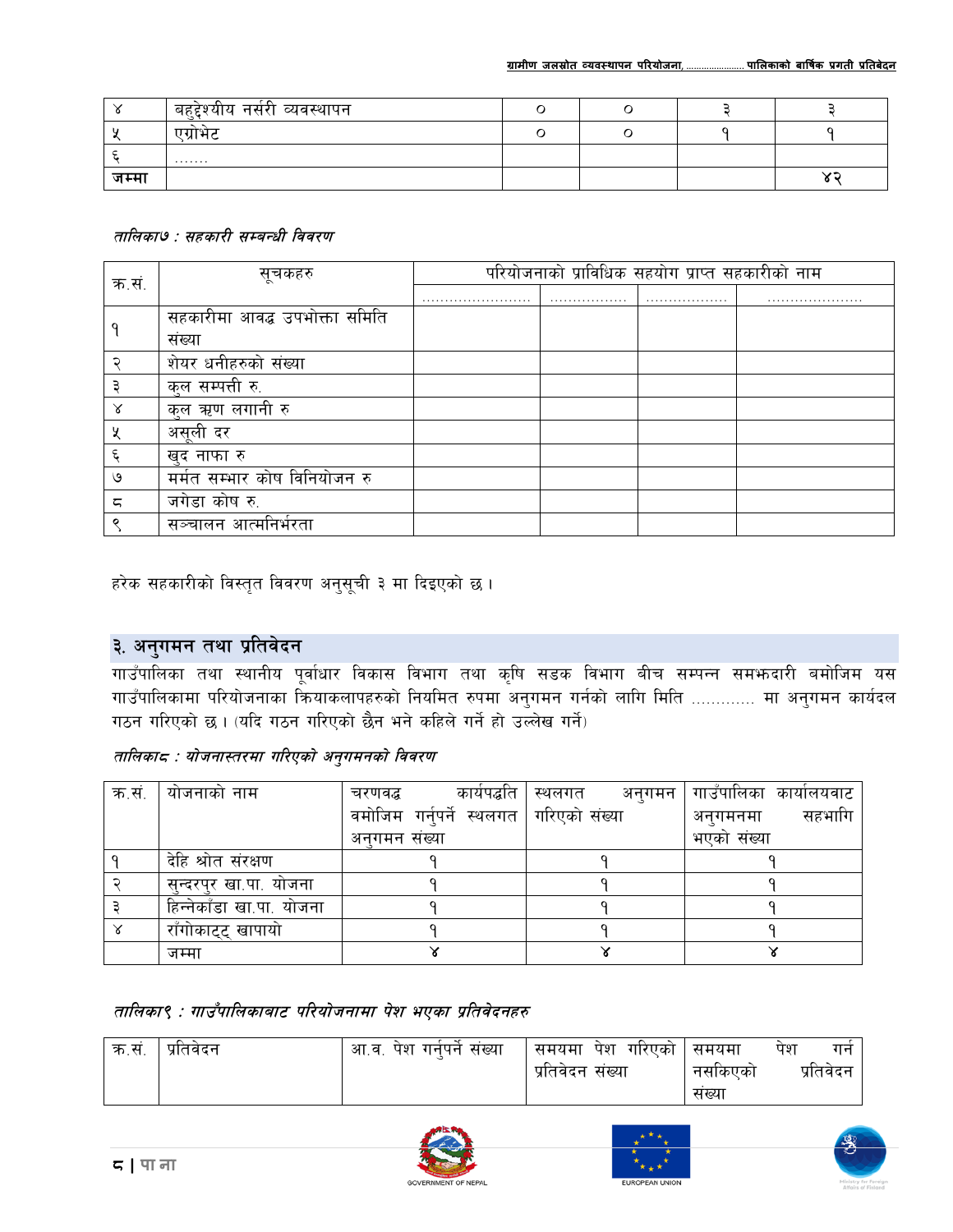| मासिक आर्थिक प्रतिवेदन   | ດ ລ | ດ ລ |  |
|--------------------------|-----|-----|--|
| फाँटबारी)                |     |     |  |
| चौमासिक प्रगति प्रतिवेदन |     |     |  |
| वार्षिक प्रतिवेदन        |     |     |  |
| जम्मा                    |     |     |  |

परियोजना सहयोग इकाई तथा परियोजना समन्वय कार्यालयवाट विभिन्न मितिमा गरिएको जलस्रोत विकास कोषको अनुगमनको क्रममा दिइएका सुभावहरुको कार्यान्वयन निम्न बमोजिम गरिएको छ।

### तालिका १० : अनुगमनमा औँल्याइएका सुभ्राबहरुको कार्यान्वयन

| क.सं. | अनगमन मिति | अनुगमन टोलीले दिएको सुभ्जाब | सुभ्रावको कार्यान्वयन विवरण |
|-------|------------|-----------------------------|-----------------------------|
|       | १८१०५१२०१८ | नेपाल सरकारको वजेट निकासा   | तुरुन्तै वजेट निकासा भएको   |
|       |            | गनेपने                      |                             |
|       | २११११२०१७  | आम्दानी खर्चको विवरण तयार   | तयार भएको                   |
|       |            | गर्नपर्ने                   |                             |
|       |            |                             |                             |
|       |            |                             |                             |

जलस्रोत विकास कोषको सम्पूर्ण खर्च रकम तोकिएको शीर्षकमा मात्र गरिएको छ । ग्रामीण जलस्रोत आर्थिक वर्षमा भएको आम्दानी खर्चको भएको रकमको विवरण गाउँपालिकाको सूचना पाटीमा मिति <mark>....११ साउन २०७५</mark> मा प्रकाशित गरिएको छ ।

# ४. प्रगती समीक्षा तथा योजना तर्जुमा

विभिन्न मितिमा परियोजनाका क्रियाकलापहरुको प्रगती समीक्षा तथा परियोजनाको कार्यान्वयनको विषयमा गाउँपालिका परियोजना व्यवस्थापन समितिको बैठक बसी विभिन्न विषयमा छलफल तथा निर्णयहरु गरिएको छ।

#### तालिका99 : गाउँपालिका परियोजना व्यवस्थापन समितिको बैठक

| बैठक नं.  | मिति | प्रमुख छलफल तथा निर्णयहरु |
|-----------|------|---------------------------|
| n         |      |                           |
| ⊃         |      |                           |
| з         |      |                           |
| $\propto$ |      |                           |
| ५         |      |                           |
| ٤         |      |                           |
| ও         |      |                           |
| ς         |      |                           |
| Q         |      |                           |
| 90        |      |                           |
| 99        |      |                           |
| १२        |      |                           |
|           |      |                           |





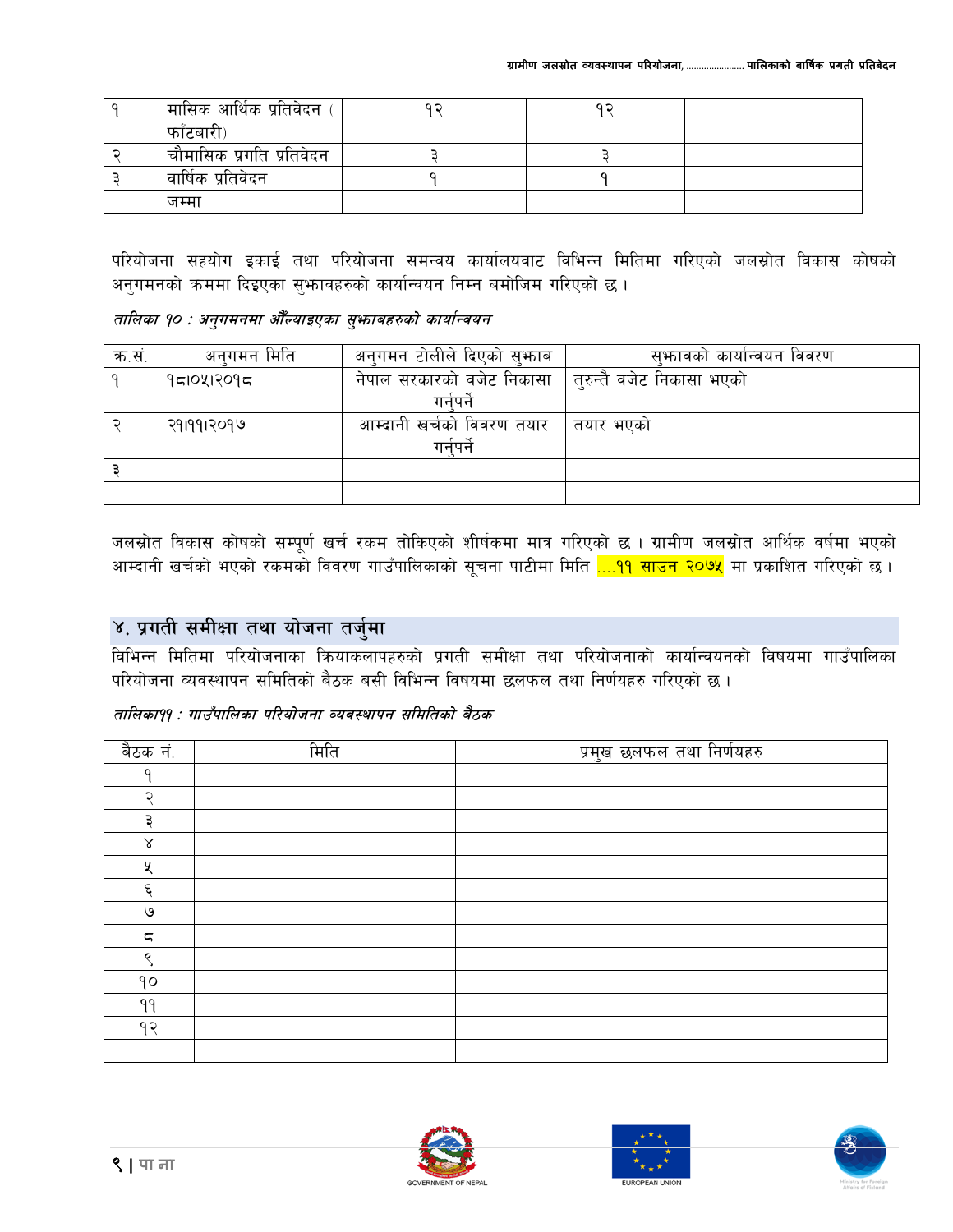## ५. नीति तर्जुमा

गाउँपालिकाले खानेपानी, सरसफाइ, स्वच्छता एवं महिनावारी व्यवस्थापन तथा जीविकोपार्जन प्रवर्द्धन क्षेत्रमा निम्न वमोजिमका नीतिहरु तर्जुमा गरेको छ।

- $9.$  ..............
- **R.** ..............
- <sup>국</sup>. ...............

#### ६. सहकार्य

परियोजना कार्यान्वयनको सिलसिलामा परियोजनासँग सम्बन्धित योजना कियाकलापहरुमा गाउँपालिकाका विषयगत शाखाहरु र अन्य साभेदार निकायहरुबाट थप आर्थिक तथा प्राविधिक सहयोग (परियोजनाको लागि विनियोजित बजेट भन्दा बाहेक) उपलव्ध भएको छ।

#### तालिका१२ : परियोजनासँग सम्बन्धित कुयाकलापहरुमा सहकार्य

| क.सं. | निकायको नाम                 | कायक्रम         | सहकार्यको प्रकार     | सहकार्यको रकम रु. (वा |  |
|-------|-----------------------------|-----------------|----------------------|-----------------------|--|
|       |                             |                 |                      | बराबर)                |  |
|       | घरेलु तथा साना उद्योग विकास | सधारिएको<br>चलो | आर्थिक तथा प्राबिधिक | <b>SXOOOIOO</b>       |  |
|       | समिति                       | निर्माण         |                      |                       |  |
|       |                             |                 |                      |                       |  |
|       |                             |                 |                      |                       |  |

#### ७. आइपरेका समस्याहरु

आर्थिक वर्ष २०७४ ∕०७५ मा यस गाउँपालिकामा परियोजना कार्यान्वयनको सिलसिलामा निम्न बमोजिमका समस्याहरु आइपरेका थिए जसको समाधान निम्न उपायहरुवाट गरिएको थियो।

#### तालिका १३ : आइपरेका समस्याहरु तथा समाधानका प्रयासहरु

| क.सं. |        | समस्याहरु |  |  |  |  |        | समाधानका प्रयासहरु |  |  |  |                                                                                       |
|-------|--------|-----------|--|--|--|--|--------|--------------------|--|--|--|---------------------------------------------------------------------------------------|
| O     |        |           |  |  |  |  |        |                    |  |  |  | प्रस्तावित देही लिफ्ट खानेपानी योजना स्थगित तिनवटा नयाँ योजनाहरु छनोट गरि कार्यान्वयन |
|       | गरिएको |           |  |  |  |  | गरिएको |                    |  |  |  |                                                                                       |
|       |        |           |  |  |  |  |        |                    |  |  |  |                                                                                       |
|       |        |           |  |  |  |  |        |                    |  |  |  |                                                                                       |
|       |        |           |  |  |  |  |        |                    |  |  |  |                                                                                       |
|       |        |           |  |  |  |  |        |                    |  |  |  |                                                                                       |
|       |        |           |  |  |  |  |        |                    |  |  |  |                                                                                       |
|       |        |           |  |  |  |  |        |                    |  |  |  |                                                                                       |





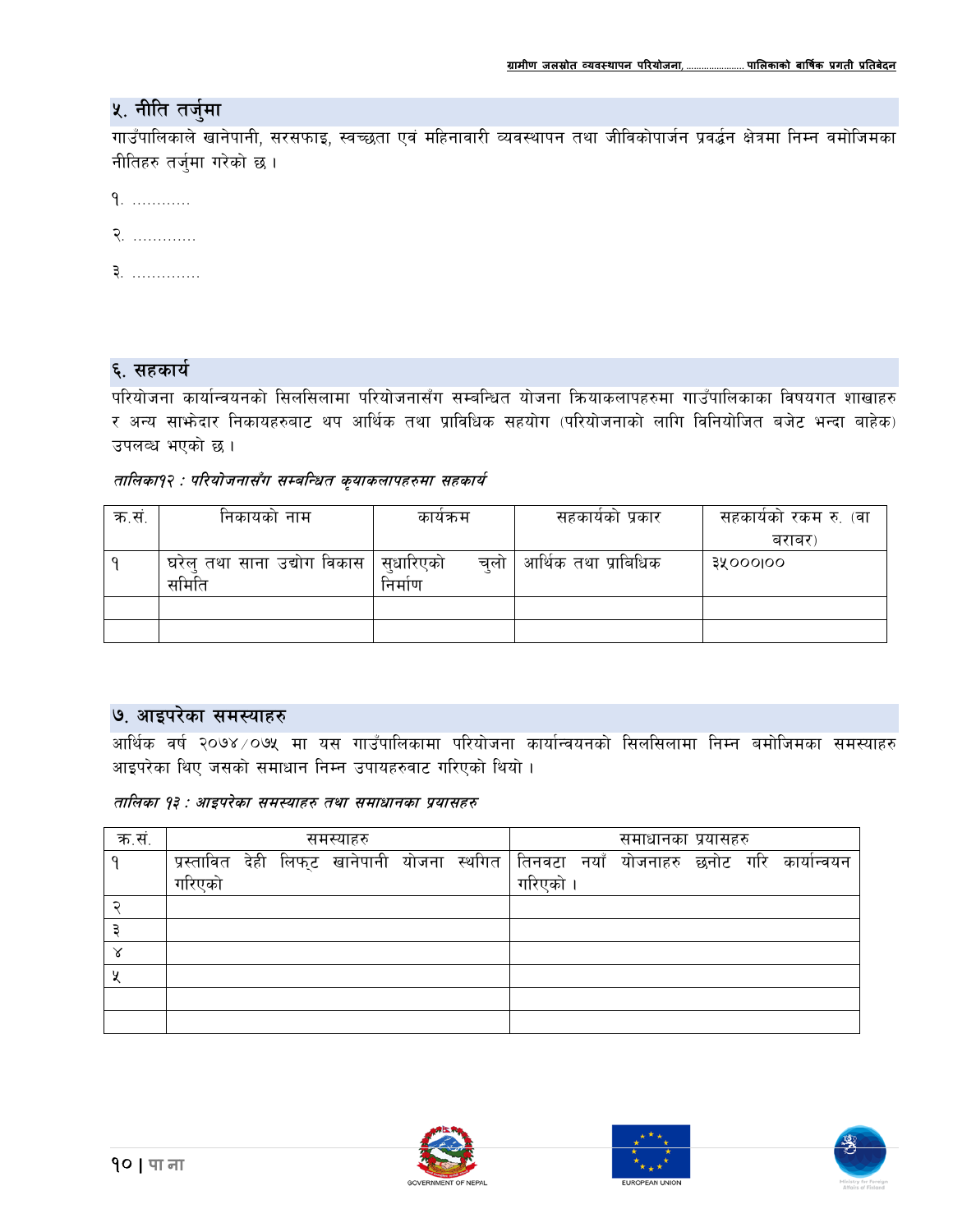|                          | मा संचालित योजनाहरुको विवरण                          |             |             |              |               |                  |                |  |  |  |  |  |
|--------------------------|------------------------------------------------------|-------------|-------------|--------------|---------------|------------------|----------------|--|--|--|--|--|
| वडा                      | योजनाको                                              | यस योजनामा  | यस आ.व.मा   | यस योजनामा   | आगामी आ.व.मा  | आगामी आ.व.मा     | यस आ.व.मा      |  |  |  |  |  |
| नं.                      | अनुमानित                                             | हालसम्म     | भएको खर्च ( | गाउँपालिकाको | कमागत भई      | हुने खर्चको लक्ष | सम्पन्न आयोजना |  |  |  |  |  |
|                          | लागत                                                 | भएको खर्च ( | रु)         | खर्च         | जाने आयोजनाको |                  | बाट लाभान्वीत  |  |  |  |  |  |
|                          | (5)                                                  | रु)         |             |              | संख्या        |                  | जनसंख्या       |  |  |  |  |  |
| गेजना                    |                                                      |             |             |              |               |                  |                |  |  |  |  |  |
| $\overline{4}$           | 2,762,709.33                                         | 966948.00   | 966948.00   | 466948       | $\mathbf{1}$  | 1795761.33       |                |  |  |  |  |  |
| $\overline{4}$           | 4,101,464.31                                         | 1435512     | 1435512     | $\mathbf 0$  | $\mathbf{1}$  | 2665952.31       |                |  |  |  |  |  |
| $\overline{4}$           | 2,910,410.2                                          | 1018643     | 1018643     | $\mathbf 0$  | $\mathbf{1}$  | 1891767.2        |                |  |  |  |  |  |
|                          | 9774583.84                                           | 3421103     | 3421103     | 466948       | 3             | 6353480.84       |                |  |  |  |  |  |
|                          |                                                      |             |             |              |               |                  |                |  |  |  |  |  |
|                          |                                                      |             |             |              |               |                  |                |  |  |  |  |  |
|                          |                                                      |             |             |              |               |                  |                |  |  |  |  |  |
|                          |                                                      |             |             |              |               |                  |                |  |  |  |  |  |
|                          |                                                      |             |             |              |               |                  |                |  |  |  |  |  |
|                          |                                                      |             |             |              |               |                  |                |  |  |  |  |  |
|                          |                                                      |             |             |              |               |                  |                |  |  |  |  |  |
|                          |                                                      |             |             |              |               |                  |                |  |  |  |  |  |
|                          |                                                      |             |             |              |               |                  |                |  |  |  |  |  |
|                          |                                                      |             |             |              |               |                  |                |  |  |  |  |  |
|                          |                                                      |             |             |              |               |                  |                |  |  |  |  |  |
| $\overline{\phantom{a}}$ | $\overline{\phantom{a}}$<br>$\overline{\phantom{0}}$ |             |             |              |               |                  |                |  |  |  |  |  |

*वेस, सम्पर्क जिल्लाको* TSU*)*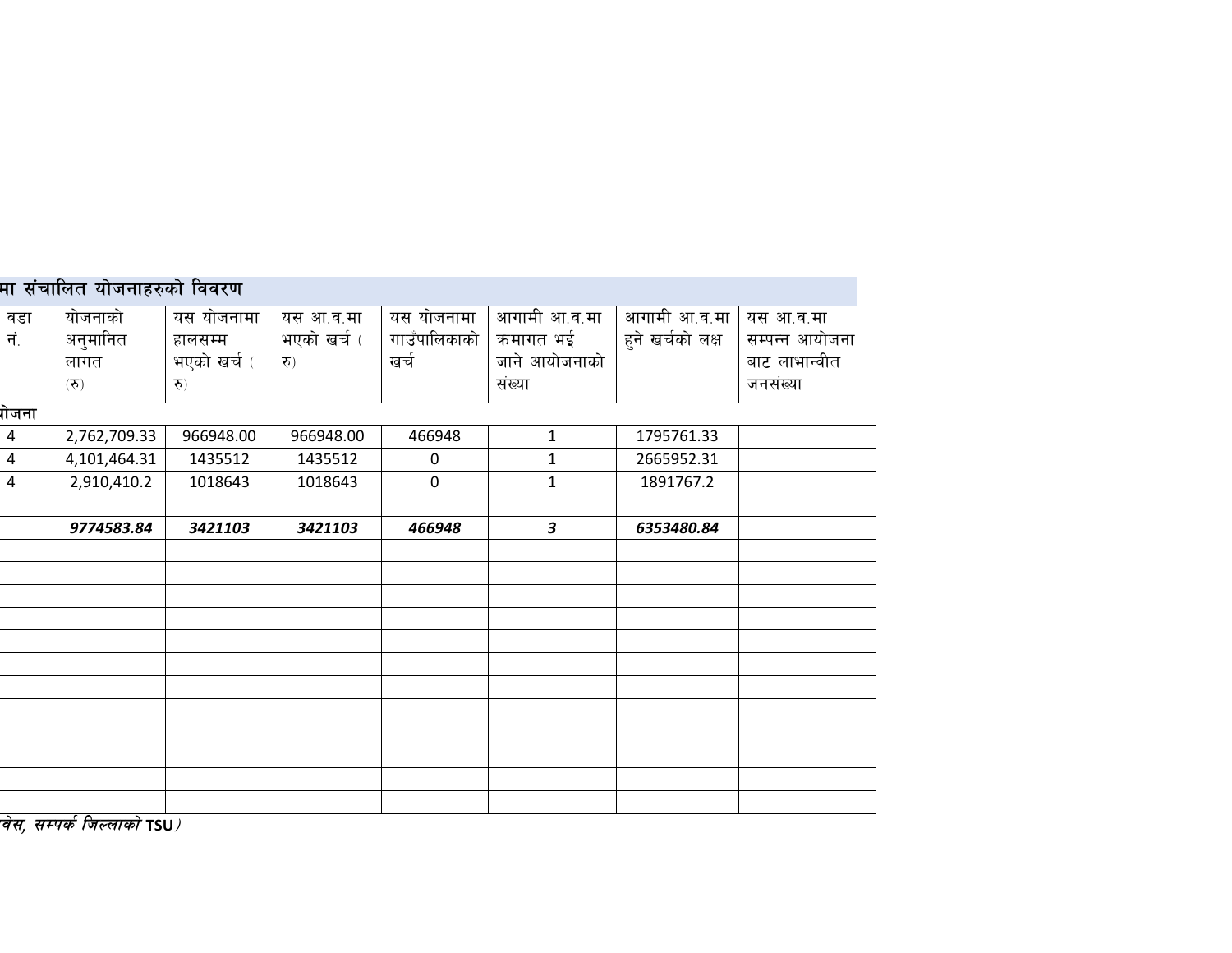|                         | अनुसूचा र : यस आ.व.मा सचाालत ताालमहरुका ।ववरण               |         |              |               |                    |                    |                  |                  |                          |                  |
|-------------------------|-------------------------------------------------------------|---------|--------------|---------------|--------------------|--------------------|------------------|------------------|--------------------------|------------------|
| क.सं.                   | सञ्चालित तालिमको नाम                                        | वडा नं. | तालिमको      | तालिम संख्या  | दलित               | दलित               | जनजाती           | जनजाती           | अन्य                     | अन्य             |
|                         |                                                             |         | अवधि         |               | महिला              | पुरुष              | महिला            | पुरुष            | महिला                    | पुरुष            |
|                         | खानेपानी योजना चरणवद्ध कार्यपद्धति वमोजिमका तलिम            |         |              |               |                    |                    |                  |                  |                          |                  |
| ٩                       | उपभोक्ता समुह गठन                                           |         |              |               |                    |                    |                  |                  |                          |                  |
| २                       | उपभोक्ता समितिलाई परयोजना                                   |         | ۹            | ३             | 99                 | ३                  | $\circ$          | $\circ$          | २२                       | x3               |
|                         | सम्बन्धि अभिमुखिकरण                                         |         |              |               |                    |                    |                  |                  |                          |                  |
| $\vec{\star}$           | उपभोक्ता समिति व्यवस्थापन                                   |         | ३            | ३             | २                  | $\circ$            | $\circ$          | $\circ$          | $\propto$                | 93               |
|                         | तालिम                                                       |         |              |               |                    |                    |                  |                  |                          |                  |
| $\propto$               | समुदायिक कार्य योजाना $( CAP)$                              |         | २            | ३             | 90                 | $\lambda$          | $\circ$          | $\circ$          | 98                       | 45               |
|                         | निमार्ण तालिम                                               |         |              |               |                    |                    |                  |                  |                          |                  |
| $\pmb{\mathsf{X}}$      | निमार्ण पुर्वको तालिम                                       |         | २            | $\vec{\star}$ | ६                  | ٩                  | $\circ$          | $\circ$          | $\overline{\phantom{a}}$ | 58               |
| $\boldsymbol{\xi}$      | GESI तथा सरसफाई गोष्ठी                                      |         | ٩            | ३             | १२                 | $\propto$          | $\circ$          | $\circ$          | २३                       | $\lambda\lambda$ |
| $\mathcal{O}$           | घरवारी व्या. तालिम                                          |         | $\mathsf{P}$ | $\vec{\star}$ | २१                 | $\pmb{\mathsf{X}}$ | $\circ$          | $\circ$          | २३                       | ५२               |
| $\overline{\mathsf{c}}$ | पानी सुरक्षा योजना सम्बन्धि                                 |         | ٩            | $\vec{\star}$ | २१                 | $\chi$             | $\circ$          | $\Omega$         | २३                       | ५२               |
|                         | अभिमुखिकरण गोष्ठी                                           |         |              |               |                    |                    |                  |                  |                          |                  |
| $\zeta$                 | निमार्ण पश्चातको गोष्ठी                                     |         | ३            | ३             | $\xi$              | $\mathsf{P}$       | $\circ$          | $\circ$          | $\gamma$                 | ३२               |
| 90                      | पानी सुरक्षा योजना निर्माण सम्बन्धि                         |         | ३            | $\vec{\star}$ | $\boldsymbol{\xi}$ | $\propto$          | $\circ$          | $\circ$          | 95                       | ३९               |
|                         | तालिम                                                       |         |              |               |                    |                    |                  |                  |                          |                  |
| 99                      | सार्वजनिक सुनवाई तथा जन लेखा                                |         | ۹            | $\mathsf{P}$  | ۹३                 | २                  | $\circ$          | $\circ$          | २५                       | 99               |
|                         | परिक्षण                                                     |         |              |               |                    |                    |                  |                  |                          |                  |
|                         |                                                             | जम्मा   | 95           | 75            | 905                | २९                 | $\boldsymbol{o}$ | $\boldsymbol{o}$ | 908                      | چ⊎چ              |
|                         | सरसफाइ, स्वच्छता तथा महिनावारी व्यवस्थापन सम्बन्धी तालिमहरु |         |              |               |                    |                    |                  |                  |                          |                  |
| $\mathsf{P}$            | <u>खला दिशा मुक्त घोषणा दिवस</u>                            |         | ٩            | ۹             | 90                 | qy                 | $\circ$          | $\circ$          | ३५                       | $X\tilde{X}$     |
| २                       | महिनावारी सरसफाई सम्बन्धि                                   |         | २            | $\mathsf{P}$  | ও                  | $\circ$            | $\circ$          | $\circ$          | ३६                       | $\propto$        |
|                         | महिला जनप्रतिनिधीहरुलाई तालिम                               |         |              |               |                    |                    |                  |                  |                          |                  |
| ३                       | मीहानावारी सरसफाई सम्बन्धि धामी                             |         | २            | $\mathsf{P}$  | ३                  | $\mathcal{O}$      | $\circ$          | $\circ$          | $\xi$                    | 98               |
|                         | <b>भाकिलाई तालिम</b>                                        |         |              |               |                    |                    |                  |                  |                          |                  |
| $\propto$               | पुर्ण सरसफाईका प्रवर्द्धनका लागि                            |         | २            | $\mathsf{P}$  | ३                  | $\mathcal{O}$      | $\circ$          | $\circ$          | $\xi$                    | 98               |
|                         | धामी भाकि अन्तरकिया                                         |         |              |               |                    |                    |                  |                  |                          |                  |
| $\mathbf{\mathsf{X}}$   | पुर्ण सरसफाई प्रवर्द्धनका लागि                              |         | २            | $\mathsf{P}$  | ও                  | $\circ$            | $\circ$          | $\Omega$         | ३६                       | $\propto$        |
|                         | महिनावारी सचेतना                                            |         |              |               |                    |                    |                  |                  |                          |                  |
|                         |                                                             |         |              |               |                    |                    |                  |                  |                          |                  |

#### $\overline{a}$ Т.

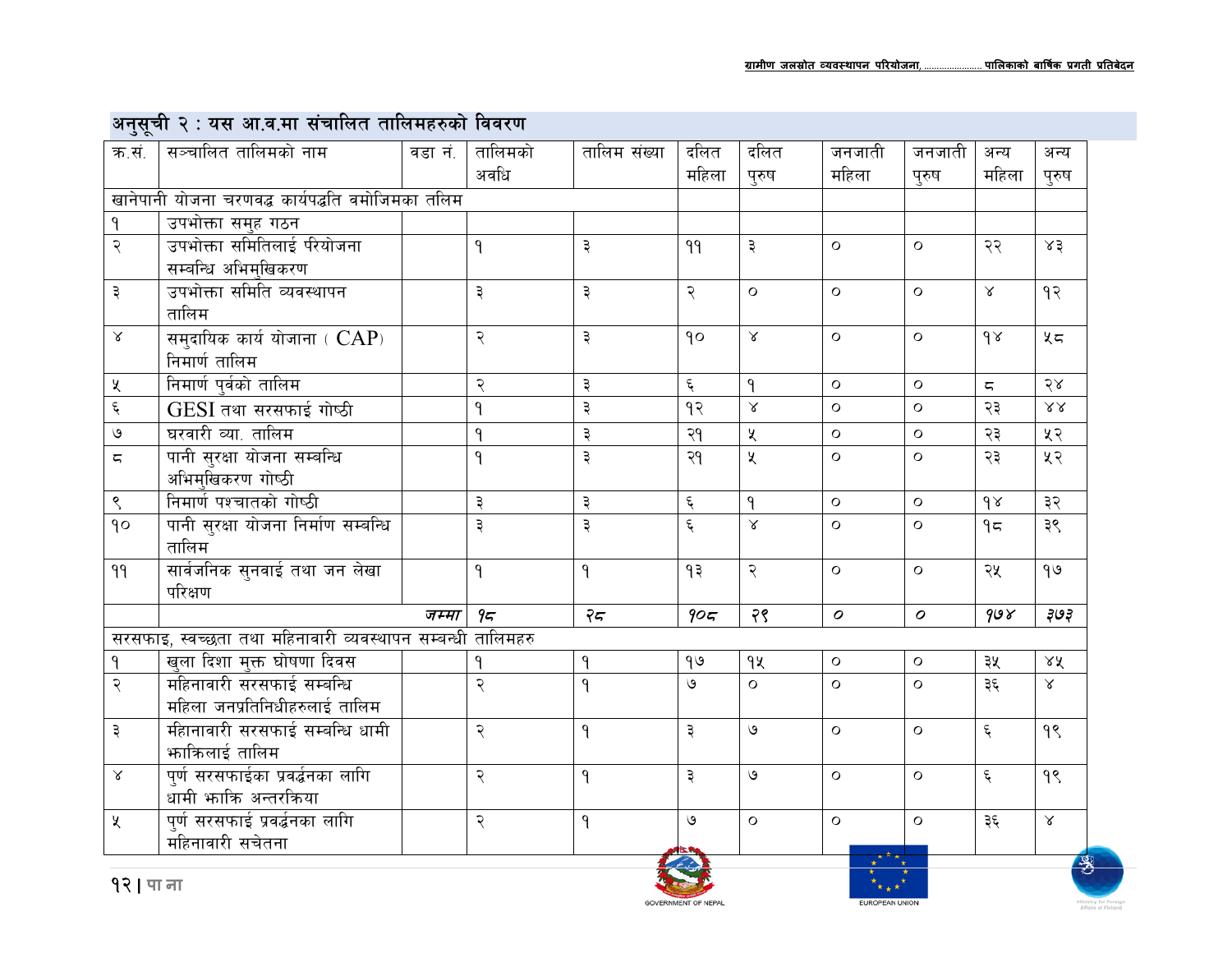| $\boldsymbol{\xi}$    | राष्ट्रिय सरसफाई सप्ताह                                              |              | ৩                       | ٩              | ३३               | 38               | $\circ$          | $\circ$          | ४९                      | १६             |
|-----------------------|----------------------------------------------------------------------|--------------|-------------------------|----------------|------------------|------------------|------------------|------------------|-------------------------|----------------|
| $\mathcal{Q}$         | SP/fedwasun/Cooperative                                              |              | $\vec{v}$               | ٩              | $\Omega$         | $\Omega$         | $\circ$          | $\circ$          | ٩                       | ৩              |
|                       | प्रतिनिधिहरुलाई पुर्ण सरसफाई                                         |              |                         |                |                  |                  |                  |                  |                         |                |
|                       | प्रवर्द्धन सम्बन्धि तालिम                                            |              |                         |                |                  |                  |                  |                  |                         |                |
|                       |                                                                      | जम्मा        | 99                      | ی              | ७०               | ६३               | $\mathbf{o}$     | $\mathbf{o}$     | १६९                     | 998            |
|                       | जिवीकोपार्जन तथा सहकारी विकाससंग सम्बन्धित तालिमहरु                  |              |                         |                |                  |                  |                  |                  |                         |                |
| 9.                    | घरवारी व्यवस्थापन तालिम                                              | $\mathsf{X}$ | ३ दिन                   | $\mathcal{O}$  | kd               | $\Omega$         | $\circ$          | $\circ$          | 980                     | χ              |
| $\tilde{\mathcal{R}}$ | प्लाष्टीक घर निर्माण तालिम                                           | ३ र ४        | ३ दिन                   | ٩              | $\circ$          | $\circ$          | $\circ$          | $\circ$          | $\circ$                 | $\overline{a}$ |
|                       |                                                                      |              |                         |                |                  |                  |                  |                  |                         |                |
|                       |                                                                      | जम्मा        |                         |                | 49               | $\boldsymbol{o}$ | $\boldsymbol{o}$ | $\boldsymbol{o}$ | 980                     | 9₹             |
|                       | स्थानीय स्रोत व्यक्ति विकाससंग सम्बन्धित प्राविधिक तालिमहरु          |              |                         |                |                  |                  |                  |                  |                         |                |
| 9.                    | अगुवा कृषक तालिम                                                     | ४ र ७        | ५ दिन                   | 9              | $\mathsf{X}$     | $\Omega$         | $\circ$          | $\circ$          | $\overline{\mathsf{c}}$ | $\lambda$      |
| २.                    | वहुउद्बेश्यीय नर्सरी नाईके तालिम                                     | ४ र ७        | ५ दिन                   | 9              | $\circ$          | $\circ$          | $\circ$          | $\circ$          | $\circ$                 | २              |
|                       |                                                                      | जम्मा        |                         |                | $\chi$           | $\boldsymbol{o}$ | $\boldsymbol{o}$ | $\boldsymbol{o}$ | $\overline{\mathbf{z}}$ | ٤              |
|                       | जलउपयोग तथा जीविकोपार्जन कार्यान्वयन गुरुयोजनासंग सम्बन्धित तालिमहरु |              |                         |                |                  |                  |                  |                  |                         |                |
|                       |                                                                      |              |                         |                |                  |                  |                  |                  |                         |                |
|                       |                                                                      |              |                         |                |                  |                  |                  |                  |                         |                |
|                       | नवीकरणीय उर्जा तथा जलवायु परिवर्तन संग सम्बन्धित तालिमहरु            |              |                         |                |                  |                  |                  |                  |                         |                |
|                       | सुधारिएको चुलो प्रवर्द्धन तालिम                                      |              | ζ                       | ٩              | $\circ$          | 9                | $\Omega$         | $\circ$          | ٩                       | ৩              |
|                       |                                                                      | जम्मा        | $\overline{5}$          | 9              | $\boldsymbol{O}$ | 9                | $\mathcal{O}$    | $\mathcal{O}$    | 9                       | ٯ              |
|                       | गाउँपालिका तथा जिल्ला स्तरीय क्षमता विकास तालिमहरु                   |              |                         |                |                  |                  |                  |                  |                         |                |
|                       | Technical capacity enhancement<br>training on Climate Resilience and |              | ३                       | 9              | $\circ$          | $\circ$          | $\circ$          | $\circ$          | $\circ$                 | $\propto$      |
|                       | Risk Reduction in WS                                                 |              |                         |                |                  |                  |                  |                  |                         |                |
|                       | SP/fedwasun/Cooperative                                              |              | ३                       | ٩              | $\circ$          | $\Omega$         | $\Omega$         | $\circ$          | ٩                       | ৩              |
|                       | प्रतिनिधिहरुलाई पुर्ण सरसफाई                                         |              |                         |                |                  |                  |                  |                  |                         |                |
|                       | प्रवर्द्धन सम्बन्धि तालिम                                            |              |                         |                |                  |                  |                  |                  |                         |                |
|                       |                                                                      | जम्मा        | $\boldsymbol{\epsilon}$ | $\overline{r}$ | $\mathcal{O}$    | $\boldsymbol{o}$ | $\boldsymbol{o}$ | $\boldsymbol{o}$ | 9                       | 99             |





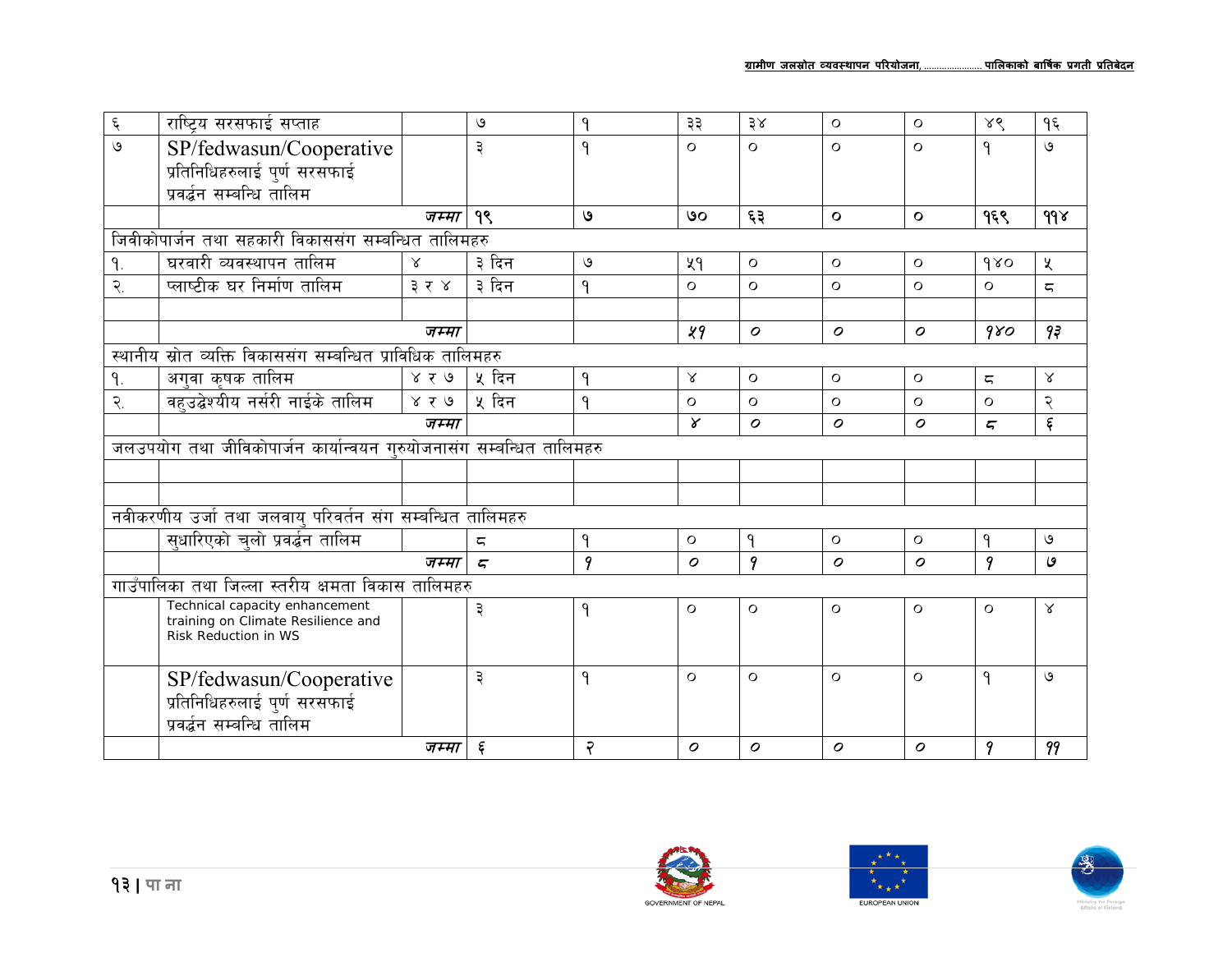अनुसूची ३ : सहकारी संस्थाको विवरण<br>सहकारी संस्थाको नाम : .......................कृषि सहकारी संस्था लि ...................

### क) संगठन तर्फ

# क.सामुदायिक संस्था तथा विभिन्न उपभोक्ता समितिहरुको आवद्धता

| क.सं | विवरण                     | इकाइ   | गत खातावन्दी | यस खातावन्दी सम्मको | कैफियत |
|------|---------------------------|--------|--------------|---------------------|--------|
|      |                           |        | सम्मको       |                     |        |
| Q    | सामुदायिक<br>संस्था ⁄कृषि | संख्या |              |                     |        |
|      | समूह                      |        |              |                     |        |
| ς    | उपभोक्ता समिति            | संख्या |              |                     |        |
| ₹    | अन्य संस्थाहरु            | संख्या |              |                     |        |
| क    |                           | संख्या |              |                     |        |
| ख    |                           | संख्या |              |                     |        |

#### ख. शेयर सदस्य

| क.सं | विवरण               | इकाइ              | गत खातावन्दी सम्मको | यस खातावन्दी सम्मको | केफियत |
|------|---------------------|-------------------|---------------------|---------------------|--------|
| ٩    | महिला सदस्य         | $\cdot$<br>संख्या |                     |                     |        |
| ຈ    | पुरुष सदस्य         | संख्या            |                     |                     |        |
|      | ग. जातियताको आधारमा |                   |                     |                     |        |
| ٩    | द्यलित              | संख्या            |                     |                     |        |
|      | ज्नजाति             | संख्या            |                     |                     |        |
|      | अन्य                | संख्या            |                     |                     |        |

# २पूँजी निर्माण

| क.सं | बिबरण         | इकाइ | गत खातावन्दी<br>सम्मका | यस खातावन्दी सम्मको | कैफियत              |
|------|---------------|------|------------------------|---------------------|---------------------|
|      | शेयर रकम      | रु.  |                        |                     |                     |
|      | निक्षेप (वचत) | रु.  |                        |                     |                     |
|      | जगेडा कोष     | रु.  |                        |                     | वार्षिक रुपमा मात्र |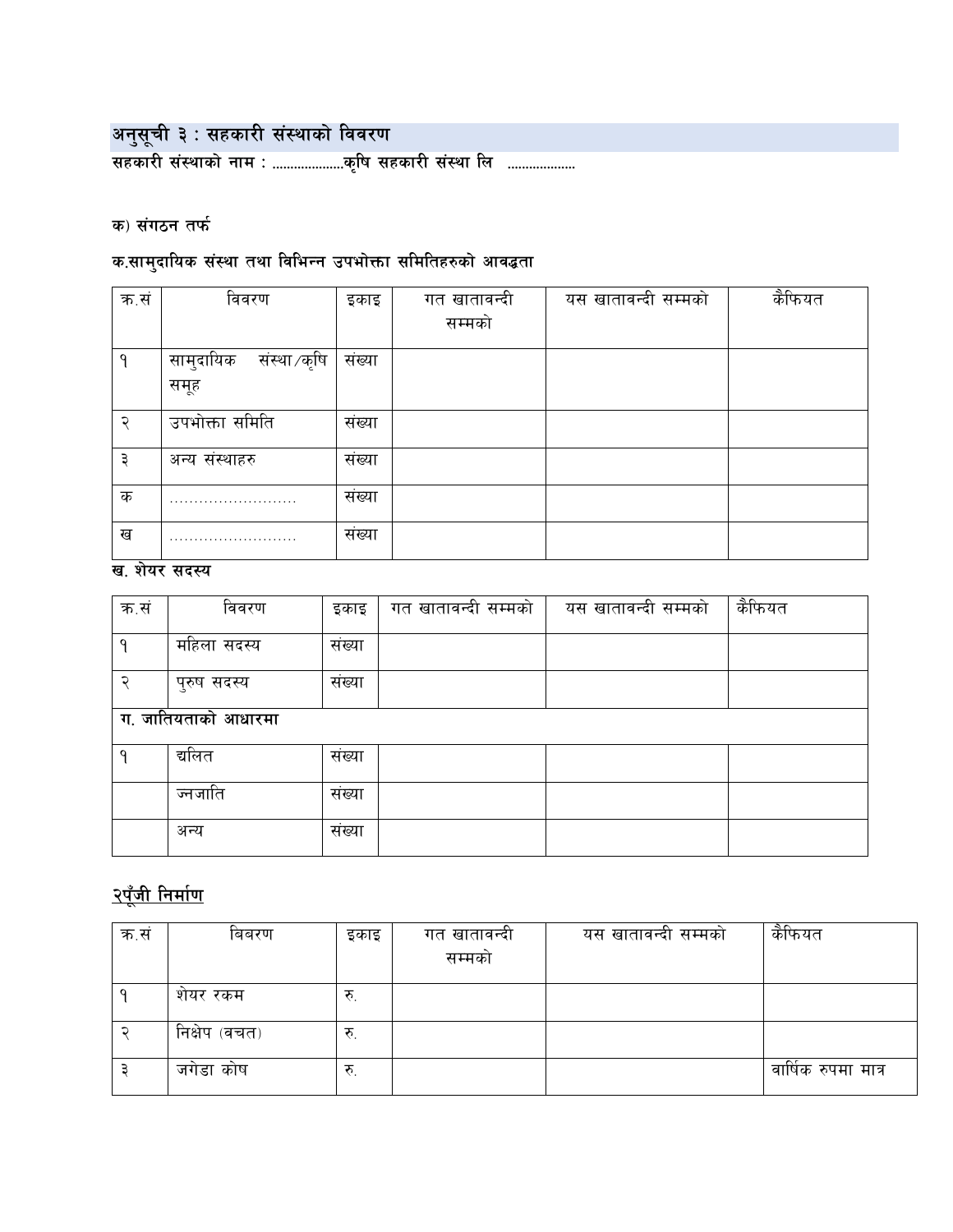| मर्मत संभार राहत कोष   रु. |  | वार्षिक नाफावाट    |
|----------------------------|--|--------------------|
| खुद नाफा                   |  |                    |
| कल सम्पति                  |  | सन्तुलन परीक्षणवाट |

# <u>३. पूँजी परिचालन ( प्रत्येक आ.व को मात्र)</u>

क.ऋण लगानी

| क.सं                      | लगानी क्षेत्र  | इकाइ | गत खातावन्दी सम्मको | यस खातावन्दी सम्मको | लाभान्वित    |
|---------------------------|----------------|------|---------------------|---------------------|--------------|
|                           |                |      |                     |                     | सदस्य संख्या |
| ۹                         | कृषि           | रु.  |                     |                     |              |
| ্                         | पशुपालन        | रु.  |                     |                     |              |
| ३                         | व्यापार        | रु.  |                     |                     |              |
| $\propto$                 | वैदेशिक रोजगार | रु.  |                     |                     |              |
| ५                         | अन्य           | रु.  |                     |                     |              |
| कुल जम्मा<br>$\mathbf{z}$ |                | रु.  |                     |                     |              |

वैक मौज्दात रु...................................

# <u>४ असूली, आम्दानी तथा खर्चको विवरण</u>

| क.             | बिबरण                        | इकाइ    | गत खातावन्दी | यस खातावन्दी सम्मको | कैफियत                     |
|----------------|------------------------------|---------|--------------|---------------------|----------------------------|
| सं             |                              |         | सम्मको       |                     |                            |
| ٩              | सांवा असूली                  | रु.     |              |                     |                            |
| २              | व्याज तथा हर्जाना असूली      | रु.     |              |                     |                            |
| ३              | अन्य आम्दानी                 | रु.     |              |                     |                            |
| $\propto$      | पाउनु पर्ने व्याज वांकी      | रु.     |              |                     |                            |
| ५              | भाखा नाधेको रकम              | रु.     |              |                     |                            |
| ६              | लगानीमा रहिरहेको रकम (ल.र.र) | रु.     |              |                     |                            |
| ৩              | असूली दर                     | प्रतिशत |              |                     | सूत्र= (1+2)/(1+2+4+5)x100 |
| क              | कूल आम्दानी(२ <b>+3)</b>     | रु.     |              |                     |                            |
| $\overline{5}$ | संचालन खर्च                  | रु.     |              |                     |                            |
| ९              | व्याज खर्च                   | रु.     |              |                     |                            |





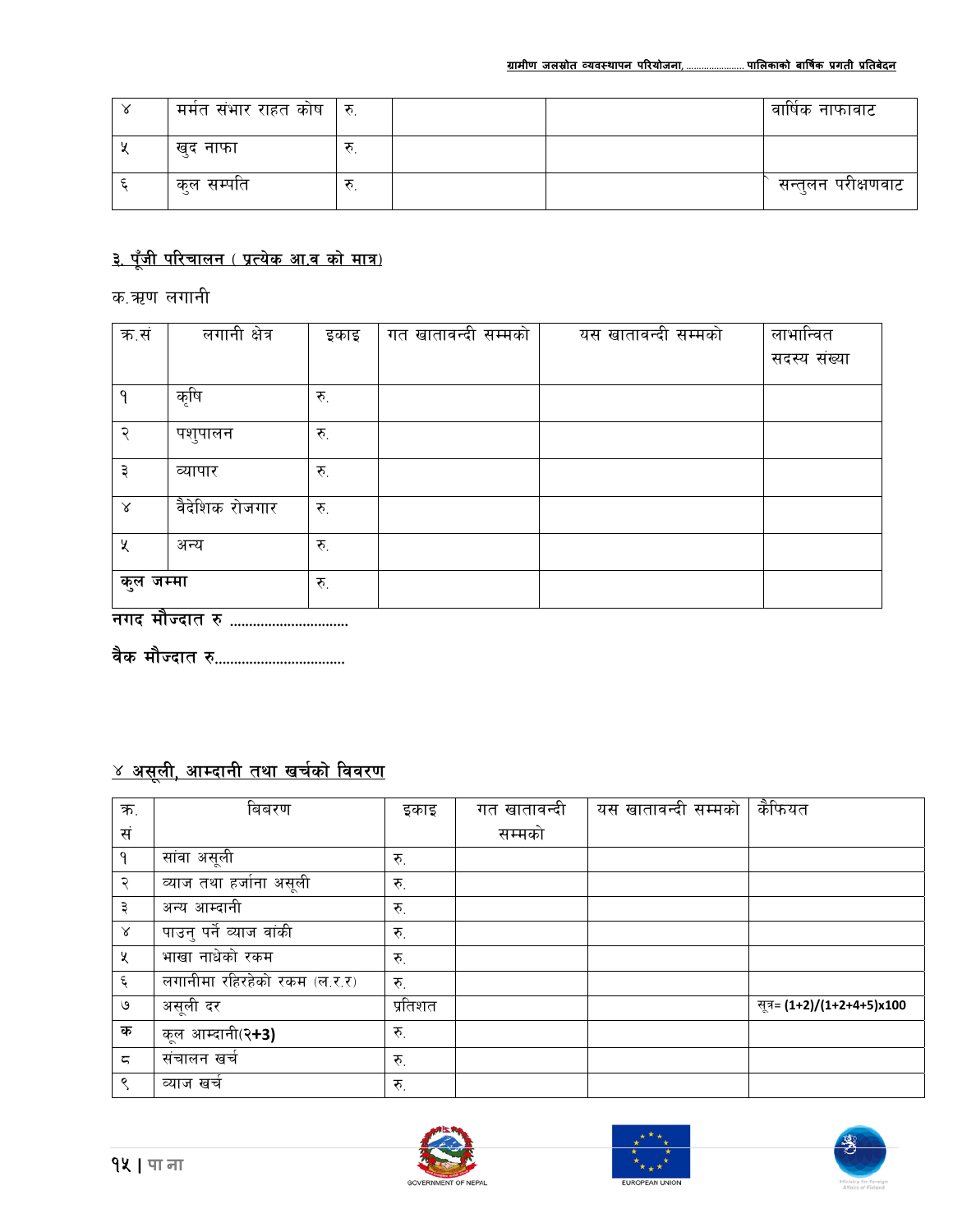| 90 | ऋण सुरक्षण व्यवस्था खर्च/कोष | रू.     |  | वार्षिक खातावन्दी मा मात्र |
|----|------------------------------|---------|--|----------------------------|
| ख  | कूल खर्च(द+९+१०)             |         |  |                            |
|    | खुद नाफा ( <b>क-ख</b> )      | रु      |  |                            |
| 99 | संचालन आत्मनिर्भरता (OSS)    | प्रतिशत |  | सूत्र⊧(२+३) ⁄ ख            |

## (५) सहकारी शिक्षा तथा अन्य तालिम

| क्र | तालिमको नाम | इकाइ          | गत खातावन्दी सम्मको | यस खातावन्दी सम्मको | कैफियत |
|-----|-------------|---------------|---------------------|---------------------|--------|
| स   |             |               |                     |                     |        |
|     |             | सहभागी संख्या |                     |                     |        |
|     |             | सहभागी संख्या |                     |                     |        |
|     |             | सहभागी संख्या |                     |                     |        |

#### ६ वाह्य ऋण कारोवारको स्थिति

| वैंक तथा वित्तिय संस्थाको नाम | यस आ.व. मा भएको कारोवार मात्र (रु मा) |                                                             |  |                                 |  |  |
|-------------------------------|---------------------------------------|-------------------------------------------------------------|--|---------------------------------|--|--|
|                               |                                       | लिएको सांवा ऋण रकम   तिरेको सांवा ऋण रकम   तिरेको व्याज रकम |  | ं   वांकी तिर्न पर्ने सांवा रकम |  |  |
|                               |                                       |                                                             |  |                                 |  |  |

## (७) विभिन्न्न समितिहरुको विवरण

| ক. | समितिहरु     | महला | पुरुष | दालत | जनजाती | अन्य | जम्मा |
|----|--------------|------|-------|------|--------|------|-------|
| सं |              |      |       |      |        |      |       |
|    | संचालक समिति |      |       |      |        |      |       |
|    | लेखा समिति   |      |       |      |        |      |       |
|    | कर्मचारीहरु  |      |       |      |        |      |       |

## (८) सम्बन्ध र सर्म्पक विकास:

निकाय

के काम

उपलब्धि





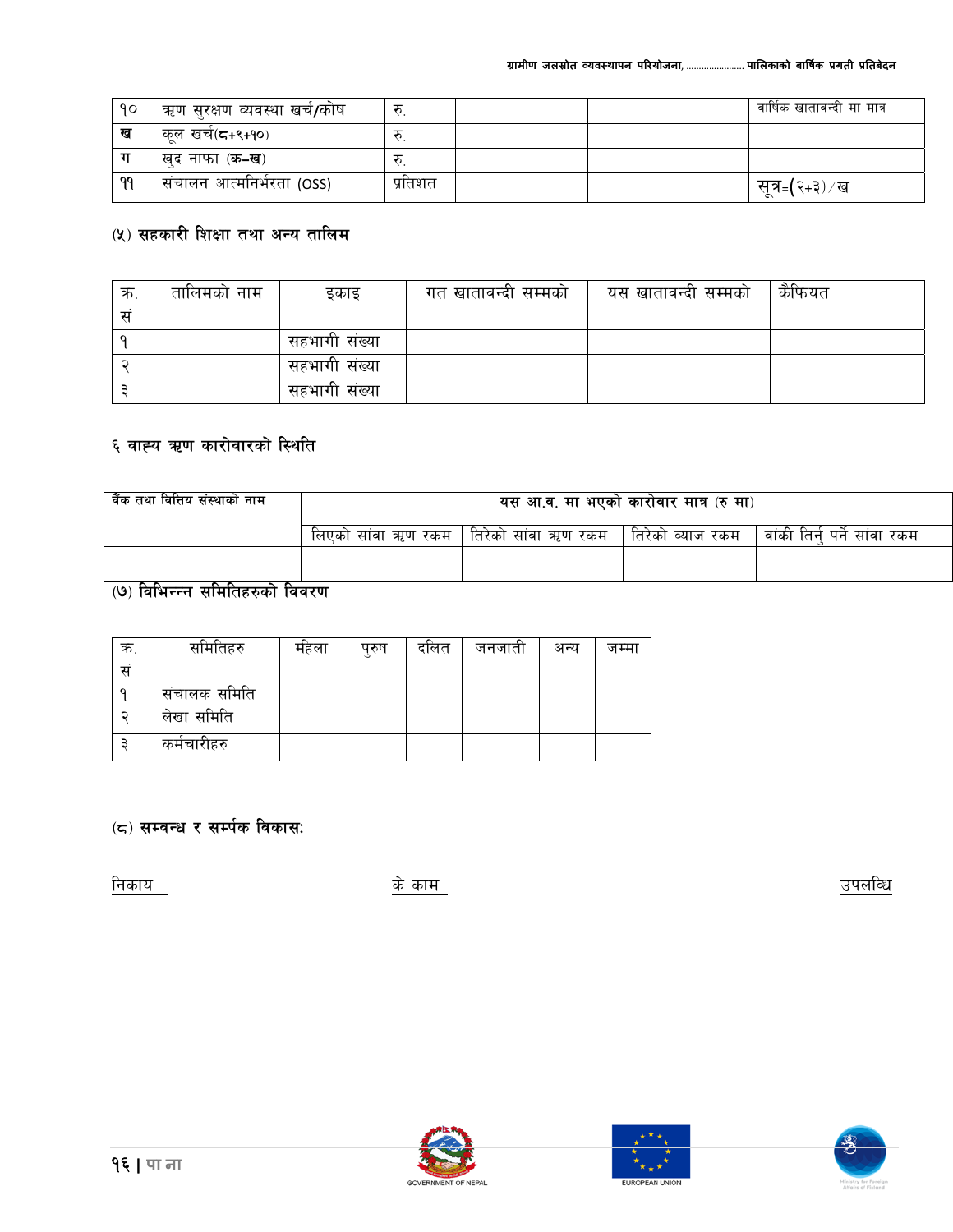# अनुसूची ४ : गाउँपालिकाका नमूना उपलब्धीहरु तथा सफलताका कथाहरु

- १. ११ वटा प्लाष्टिक घर निर्माण भएका
- २. ३०८ घरधुरीमा घरवारी ब्यवस्थापन भएको
- ३. ३०८ जनाले घरवारी ब्यवस्थापन तालिम पाएको
- ४. राङ्गो काट्टे खानेपानी योजना सम्पन्न भई घरधुरीमा खानेपानी सेवा उपलब्ध भएको
- ५. भाडा खापायो र मटेला खापायोको अन्तिम किस्ता भुक्तानी गरिएको





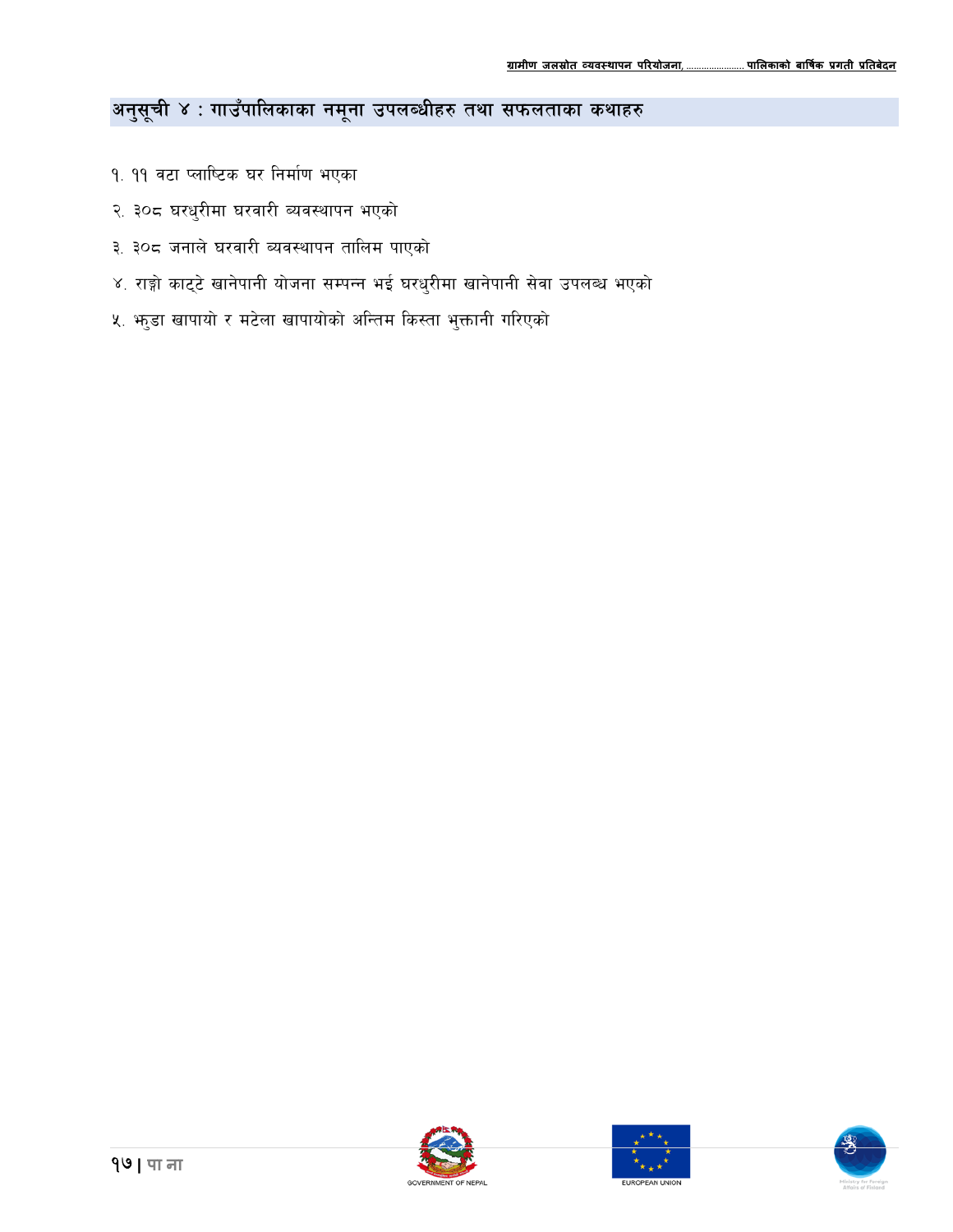# अनुसूची ५ : भिजिबिलिटी

गाउँपालिका अन्तर्गत ग्रामीण जलस्रोत व्यवस्थापन परियोजनाका क्रियाकलापहरुको उपभोक्ता, सरोकारवाला तथा आम जनमानसमा सन्देश प्रवाह गर्नको लागि यस आर्थिक वर्षमा तपसील बमोजिमका माध्यमबाट प्रचार प्रसार गरिएको छ ।

| क.स | माध्यम                              | मिति     | प्रसारण गरिएको विषयवस्त्             |
|-----|-------------------------------------|----------|--------------------------------------|
|     | पत्रपत्रिका                         | २०७५।१२४ | सिलबन्दि दरभाउ पत्रको सुचचना प्रकासन |
|     | रेडियो                              |          | सुदरआवाज रेडियोसंग सम्भौता भएको      |
|     | टेलिभिजन                            |          |                                      |
|     | सामाजिक सञ्जाल                      |          |                                      |
|     | प्रदर्शनी                           |          |                                      |
|     | श्रव्य दष्य सामाग्रीहरु             |          |                                      |
|     | अन्य सचना शिक्षा सञ्चार सामाग्रीहरु |          |                                      |

उपरोक्त भिजिबिलीटी सम्बन्धी सामाग्रीहरुको प्रति संलग्न गरिएको छ।